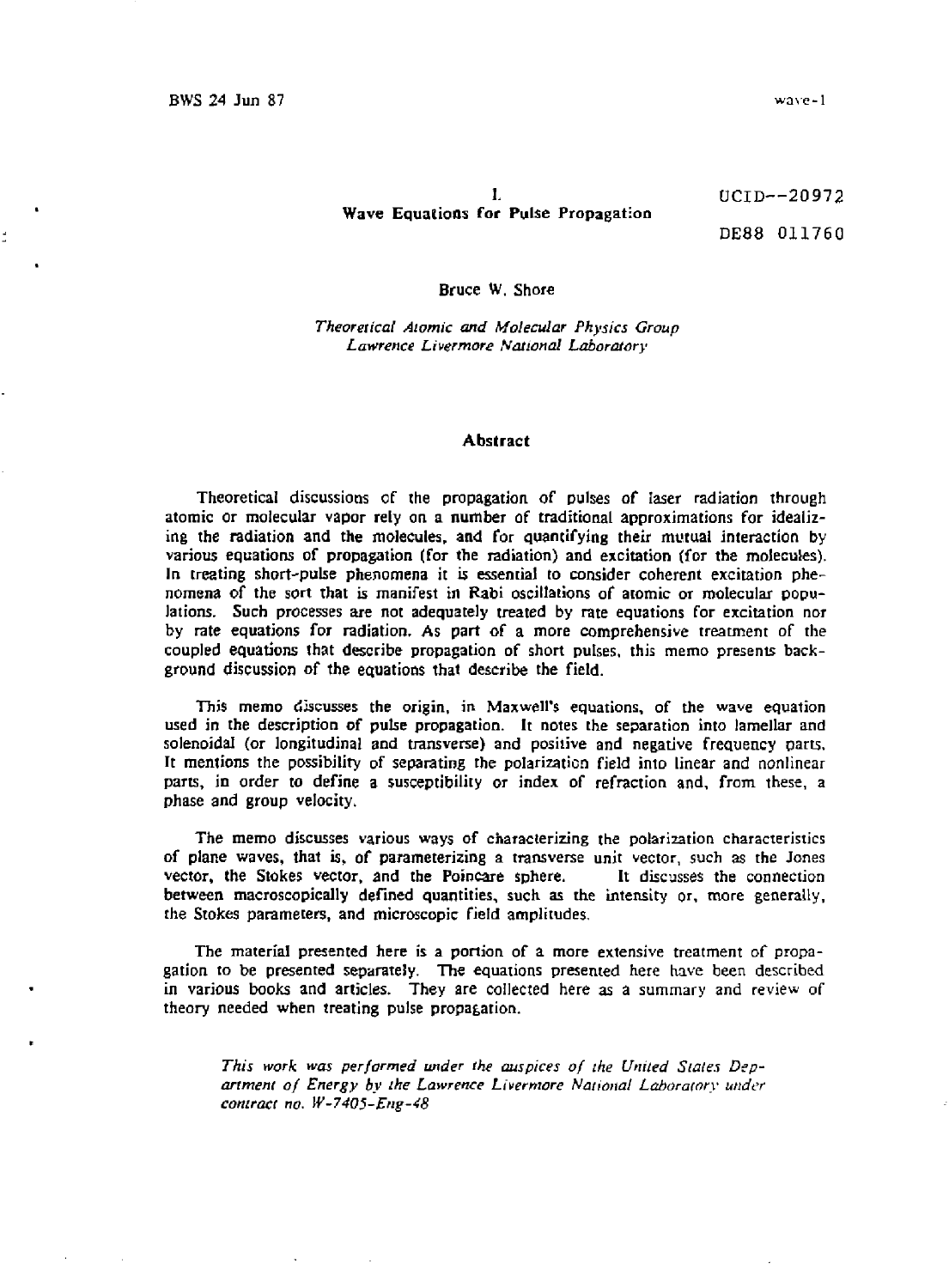## §11.2 Radiation Intensity

Traditionally one characterizes radiation fields with several macroscopically defined quantities. Chief of these quantities is the energy of the electromagnetic field. This energy is distributed throughout the region occupied by radiation, and it is therefore natural to introduce the notion of energy density as a limiting value for the increment of energy contained within a small incremental volume. By definition the *mean spectral energy density*  $\bar{u}(\omega, r, t)$  is the energy per unit volume per unit (angular) frequency at point r at time t. That is, the increment

$$
dE(\mathbf{r},t) = \bar{u}(\omega,\mathbf{r},t) d\omega dV
$$
 (1.4-1)

is the energy in the frequency increment  $d\omega$  about  $\omega$  within volume element  $dV$ around point r. The adjective *mean* here denotes a temporal average over a time sufficiently long to remcve possible fluctuations of thermal origin. The adjective *spectral*  signifies a function of frequency.

We must also parameterize the flow of radiation energy or radiation flux. This we can do by means of the energy *flux vector*  $F(\omega, r, t)$ , defined such that the projection n.F( $\omega$ ,r,t) of the flux vector  $F(\omega,r,t)$  upon a unit vector n is the mean energy per unit time per unit frequency interval flowing through unit area of a surface normal to n at point r and time t. Thus the increment

$$
dE(n,r,t) = n F(\omega,r,t) d\omega dA dt
$$
 (1.4-2)

is the energy within frequency increment du about *ui* flowing through the oriented surface element ndA at point r in time dt. Radiation detectors, such as photoelectric devices, respond to radiant energy. Suitable detectors reveal time variations in the energy, and so measure power. Because such detectors have fixed surface area, they provide measurements of the power per unit area, or radiation intensity.

Both the energy density and the flux vector, as well as other quantities defined below, may vary with position and time. For simplicity I shall omit explicity reference to the space-time value r,t in the following, and shall write  $dE = dE(r,t)$  and  $F(\omega) \equiv F(\omega, r, t)$ , etc.

In treatments of radiation flow in which the radiation comprises a collimated beam, as emanates from a laser, it is customary to define spectral *intensity*  $\mathbf{I}(\omega) \equiv$  $I(\omega,\tau,t)$  as the magnitude of the electromagnetic energy flux vector.

$$
I(\omega) = \int F(\omega) \tag{1.4-3}
$$

The spectral intensity so defined, having units of power per unit area per unit frequency, can be converted into spectral *photon flux*  $\mathcal{F}(\omega)$  (the number of photons per unit area per unit time per unit frequency) by dividing  $I(\omega)$  by the energy carried by one photon, fiw

$$
\mathcal{F}(\omega) = \frac{\mathbf{I}(\omega)}{\hbar \omega} \tag{1.4-4}
$$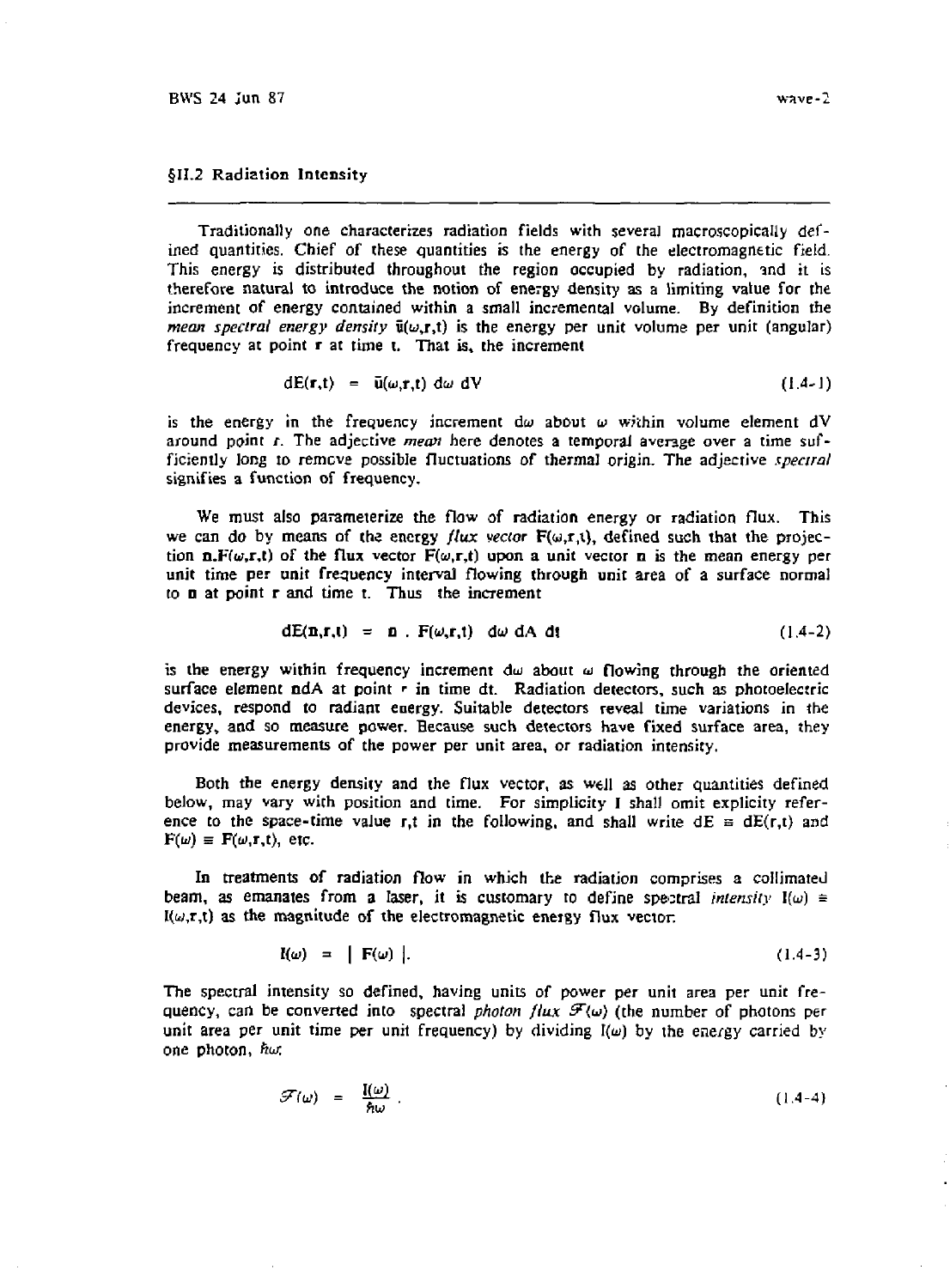It follows from these definitions that when tht energy can be assigned a mcno-directional flow velocity c, then the intensity is c times the energy density:

$$
I(\omega) = \hbar \omega \mathcal{F}(\omega) = c \bar{u}(\omega) \qquad (mono-directional).
$$
 (1.4-5)

Treatments of processes in thermodynamic equilibrium deal with an isotropic radiation field, in which energy flows with equal likelihood into any element of solid angle. One can then define a mean intensity and mean photon flux by apportioning these quantities uniformly over  $4\pi$  solid angle. This procedure leads to the definition

$$
\hat{I}(\omega) = \hbar \omega \, \tilde{\mathcal{F}}(\omega) = \frac{c}{4\pi} \, \bar{u}(\omega) \qquad \text{(isotropic)}.
$$
 (1.4-6)

This definition of intensity is widely used in theoretical treatments of laser induced excitation. However, the disciplines of photometry, optics, and radiative transfer introduce various alternative definitions for the term "intensity." The most common alternative definition deals with the distribution of energy flow into differential solid angle  $d\hat{k}$ . This definition exhibits the incremental energy of Eqn. (1.4-2) as the integral

$$
dE = \int_{A} d\hat{k} k . n I(\omega, k) d\omega dA dt.
$$
 (1.4-7)

The differential coefficient  $I(\omega, k)$ , with units of power per unit area per unit solid angle per unit frequency, is then called the *specific spectral intensity.* Because 1 shall be concerned with collimated plane waves I shall adopt the definition (1.4-J) for intensities. This nomenclature follows the common practice in laser theory

## Integrated Intensity

Spectral intensity  $I(\omega)$  refers to power per unit frequency per unit area. For nearly-monochromatic radiation it proves more convenient to introduce the frequencyintegrated intensity I,

$$
I = \int_{A} d\omega \, I(\omega) \tag{1.4-8}
$$

bearing units of power per unit area. This quantity is of particular utility when we deal with coliimated beams that are nearly monochromatic. The intensity I measures the total power in such a beam, regardless of direction or frequency.

Discussions of incoherent excitation, epitomized by Einstein's rate equations employ intensity or energy density as the principal characteristics of the radiation field. These are the parameters used in the theory of radiative transfer and in the astrophysics of stellar interiors. They represent macroscopic aspects of radiation. To treat coherent excitation we must e\amine more microscopic properties of radiation.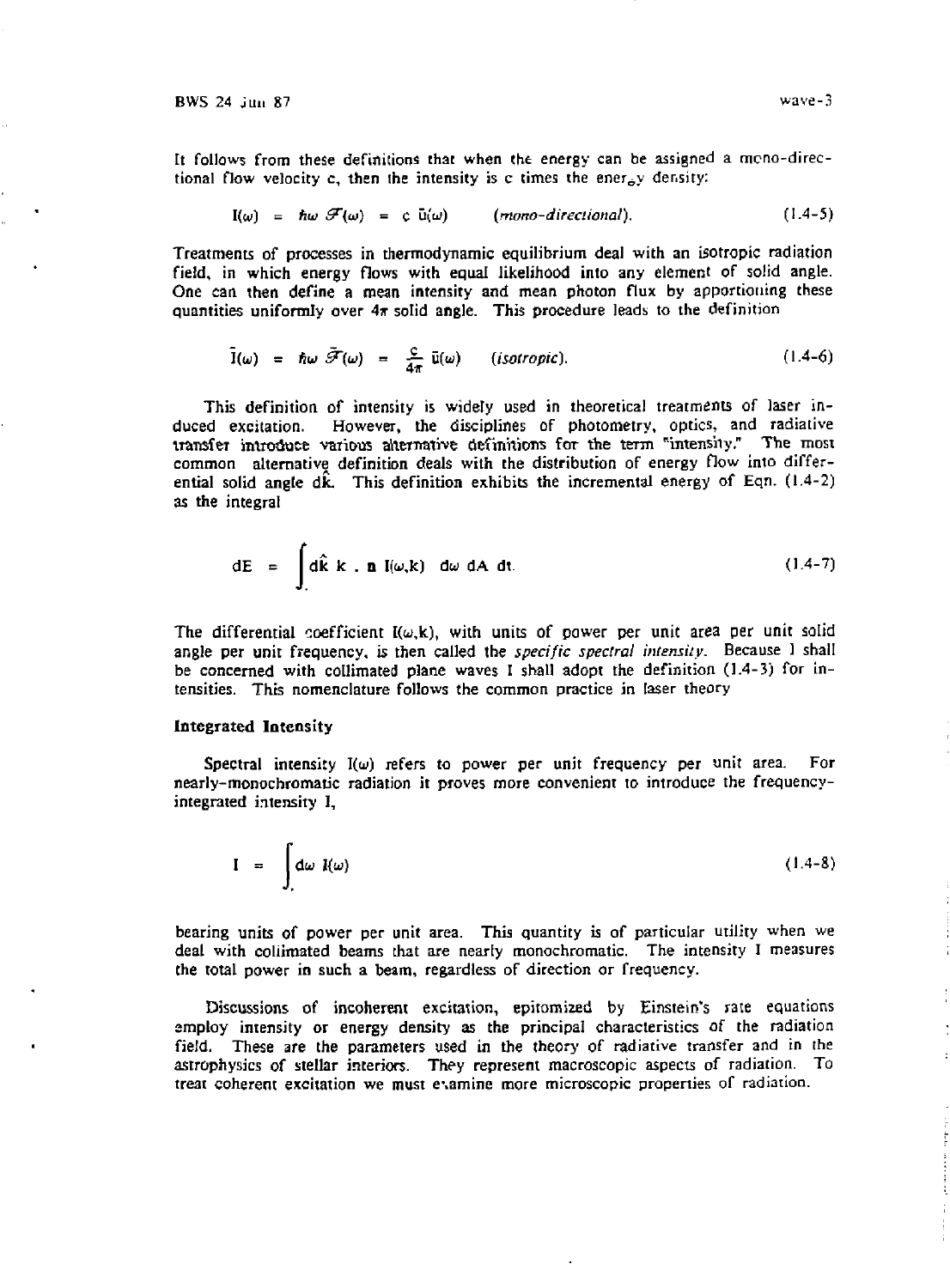## §12.2 Wave Equations

Discussions of steady radiation flow through matter often begin with postulated rate equations describing the gains and losses to rays of radiation as it passes through matter. These equations use intensity (or energy density) as a measure of radiation, and atomic populations as a measure of excitation. When treating transient effects it is preferable to begin with a more microscopic description, in order to admit coherent effects.

A complete description of coherent excitation must include both atom and field variables. For the atom the relevant equations derive from the Schredinger equation- -either as a multistate equation for probability amplitudes or as equations for density matrix elements. For the fields the underlying equations are those of Maxwell, suitably interpreted in terms of operators to incorporate quantum mechanics. When decomposed into normal modes, these equations too lead to a Schredinger equation (or lieisenberg equation). Thus a starting point for the treatment of atomic influence upon radiation fields is the set of Maxwell equations in the presence of matter.

## Maxwell's Equations with Charges and Currents

In free space Max-well's equations provide equations of motion for an electric field  $E \equiv E(r,t)$  and a magnetic field  $B \equiv B(r,t)$  that together constitute the electroi .agnetic field. Maxwell's equations relate space and time derivatives of these two vector fields at any space-time point  $(r,t)$ . The presence of matter requires additional fields. Most simply, we may describe the electromagnetic properties of matter by a (scalar) charge density  $\rho \equiv \rho(\mathbf{r},t)$  and a (vector) current density  $\mathbf{j} = \mathbf{j}(\mathbf{r},t)$ . When matter is present the Maxwell equations comprise the equations of motion

$$
\nabla \times \mathbf{E} + \frac{1}{c} \frac{\partial}{\partial t} \mathbf{B} = 0, \qquad \nabla \times \mathbf{B} - \frac{1}{c} \frac{\partial}{\partial t} \mathbf{E} = \frac{4\pi}{c} \mathbf{j} \qquad (12.2-1)
$$

**c** at  $\alpha$  at  $\alpha$  at  $\alpha$  at  $\alpha$  at  $\alpha$  at  $\alpha$  at  $\alpha$ 

$$
\nabla \cdot \mathbf{E} = 4\pi \rho, \qquad \nabla \cdot \mathbf{B} = 0. \qquad (12.2-2)
$$

V.E = *4np,* V.B = 0. (12.2-2) The charges and currents originate in elementary charges. For our purposes these are electrons and nuclei. It is often useful to distinguish those electrons and nuclei that are bound together as neutral atoms or molecules, from those "free" charges that are not so bound. In the preceeding equations  $\rho$  denotes the charge density of all charges (bound and free), and j denotes the current density of all moving charges (bound and free).

A consistent description of electromagnetic waves must include the effect of the waves upon charges and currents. For un-ionized matter considered here, those effects consist of excitation, That is, the fields modify the electron distribution within an atom, or the structure *of* a molecule. The modified charge and current distributions in turn affect the fields, which affect the charges, and so on *ad mfiniiim.*  All of these effects derive from the Lorentz force density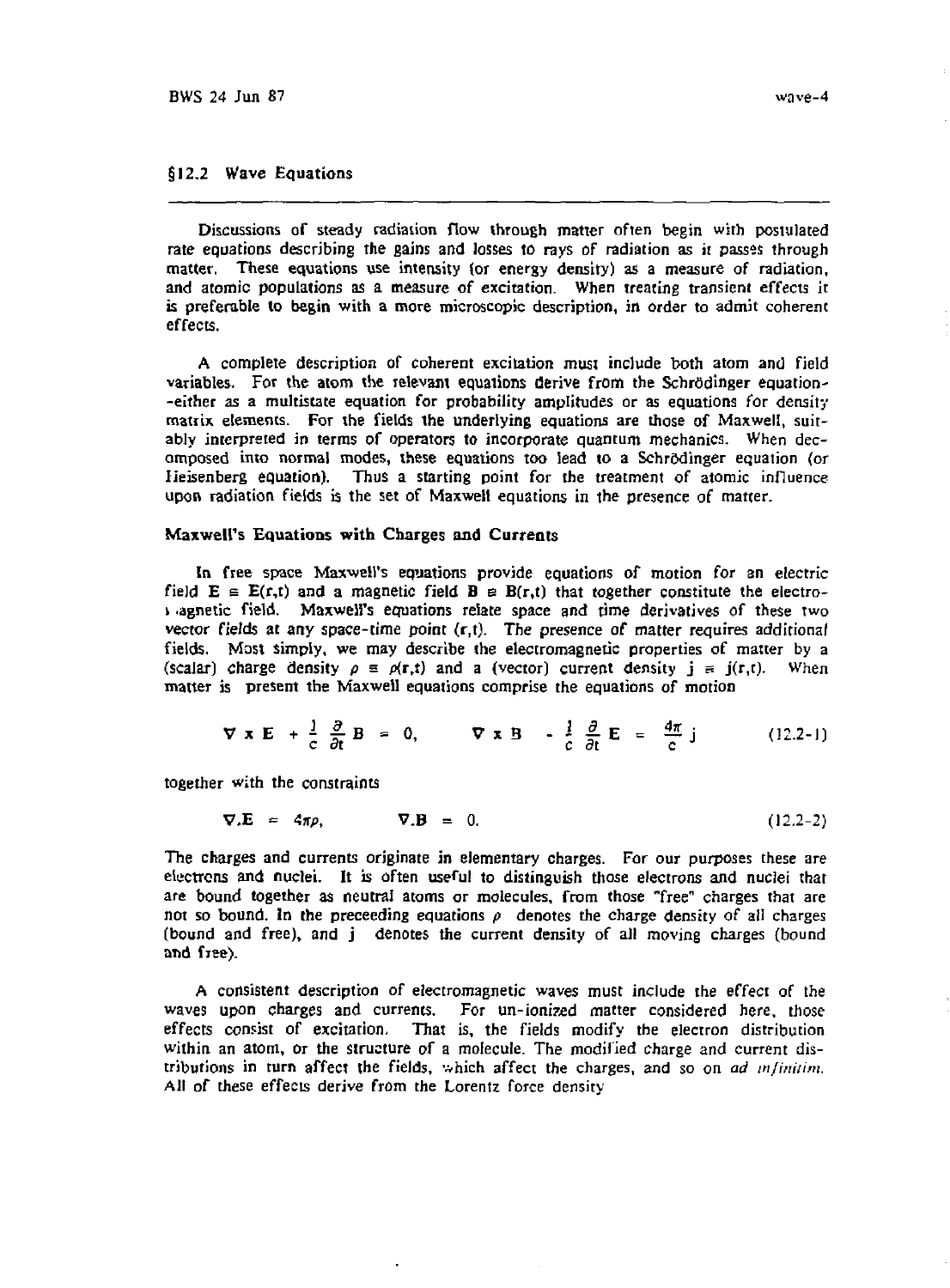$$
\mathbf{F} = \rho \mathbf{E} + \mathbf{j} \times \mathbf{B} \tag{12.2-3}
$$

or from equivalent expressions of interactions.

In the visible and infrared portions of the spectrum excitations of atoms and molecules are primarily driven by the electric field (interacting with dipole moments) rather than by the magnetic field (interacting with magnetic moments). Thus our interest is in the electric field. We require equations descriptive of electric-field propagation, together with equations describing the effect of the electric field upon matter.

## **Poynting Vector and** Energy Density

From the two dynamical Maxwell equations, together with the vector identity

$$
\nabla \cdot (\mathbf{A} \times \mathbf{B}) = \mathbf{B} \cdot (\nabla \times \mathbf{A}) - \mathbf{A} \cdot (\nabla \times \mathbf{B}), \tag{12.2-4}
$$

we obtain the following relationship:

$$
\nabla. \frac{c}{4\pi} \left( \mathbf{E} \times \mathbf{B} \right) = -\frac{\partial}{\partial t} \frac{c}{8\pi} \left( \mathbf{E} . \mathbf{E} + \mathbf{B} . \mathbf{B} \right) - \mathbf{E} . \mathbf{j}.
$$
 (12.2-5)

This has the form of a continuity equation, relating the divergence of a flux vector to the time rate of change of a density, less an additional term:

$$
\nabla \cdot \mathbf{S} = -\frac{\partial}{\partial t} \mathbf{u} - \mathbf{E} \cdot \mathbf{j}.
$$
 (12.2-6)

The flux vector is the Poynting vector  $S \equiv S(r,t)$  (power per unit area) and the density is the electromagnetic field energy density  $u \equiv u(r,t)$  (power per unit volume),

$$
S = \frac{C}{4\pi} E \times B, \qquad u = \frac{1}{8\pi} (E.E + B.B).
$$
 (12.2-7)

The term E.j represents the density of power lost from the fields E and B as a result of radiation-matter interaction. This is energy gained by the charges, either as kinetic energy of free charges or as excitation energies of bound charges.

## **The Vector-Potential** Wave Equation

Rather than deal with Maxwell's coupled first order equations, it is often useful to introduce uncoupled second order equations, The simplest example is obtained by introducing a vector potential  $A = A(r,t)$  and a scalar potential  $\Phi = \Phi(r,t)$  such that

$$
\mathbf{E} = -\frac{1}{c} \frac{\partial}{\partial t} \mathbf{A} - \nabla \Phi, \qquad \mathbf{B} = \nabla \times \mathbf{A}.
$$
 (12.2-8)

In place *of* Maxwell's equations we then obtain the wave equation

$$
\nabla \times \nabla \times \mathbf{A} + \frac{1}{c^2} \frac{\partial^2}{\partial t^2} \mathbf{A} = \frac{4\pi}{c} \mathbf{j}
$$
 (12.2-9)

and "oisson's equation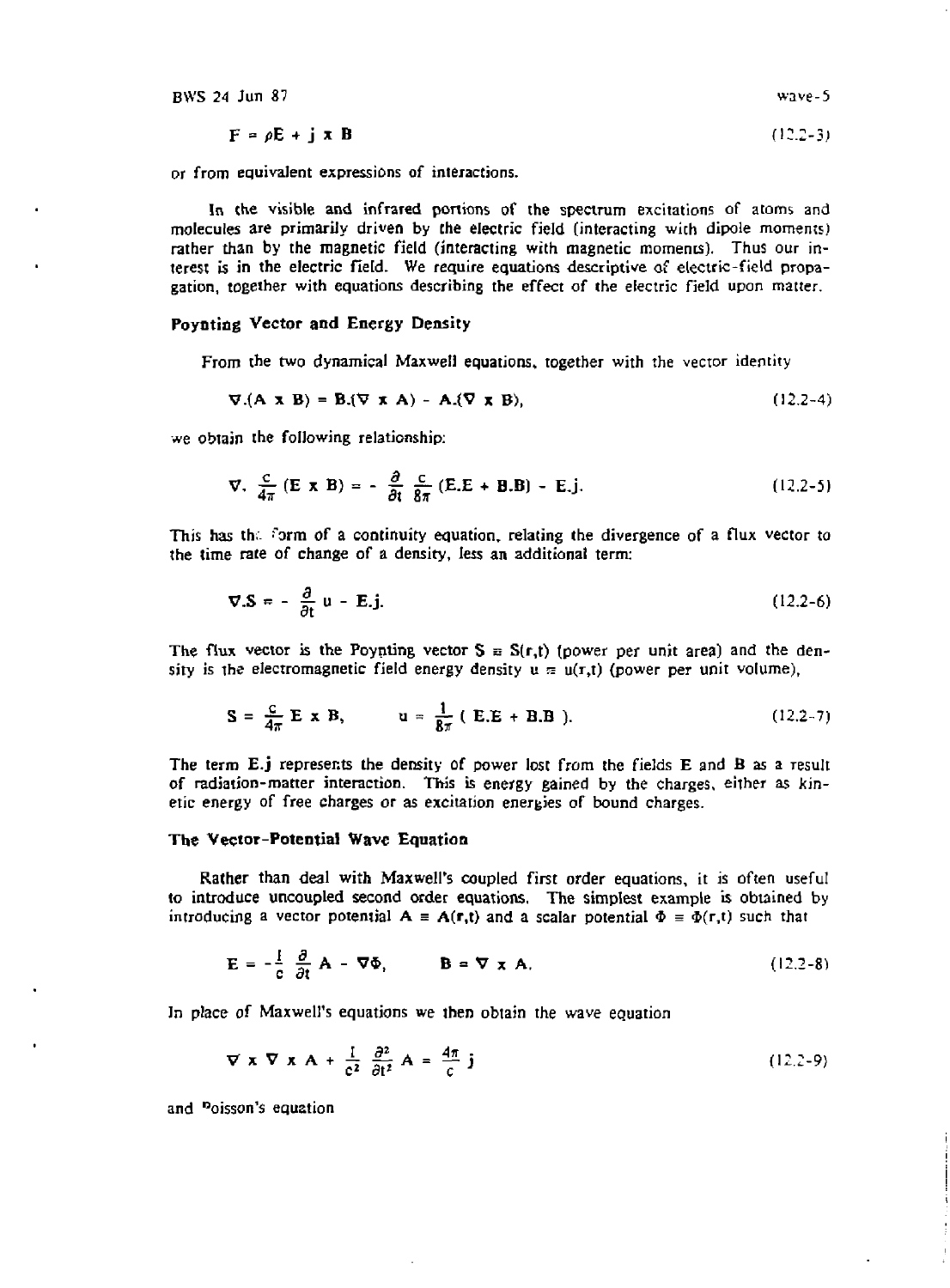$$
\nabla^2 \Phi = 4\pi \rho. \tag{12.2-10}
$$

These equations are particularly useful when applied to collections of structureless point particles, say electrons and protons. However, alternative wave equations prove more convenient when we consider charges bound into deformable aggregates.

## **The Polarization and Magnetization Fields**

We are interested in propagation through a region in which the charges and currents are primarily those of electrons and nuclei bound together as neutral atoms (or molecules). To treat this situation we express the total charge density  $\rho$  and current density *j* as the contributions  $\rho'$  and *j'* of free charges plus charges and currents bound within atoms. These latter we write as contributions of a polarization field P  $\equiv P(r,t)$  and a magnetization field  $M \equiv M(r,t)$ , defined such that

$$
\mathbf{j} = \mathbf{j}' + \frac{\partial}{\partial t} \mathbf{P} + c \nabla \mathbf{x} \mathbf{M}, \qquad \qquad \rho \approx \rho' + - \nabla \cdot \mathbf{P}. \qquad (12.2-11)
$$

The introduction of these vector fields maintains the continuity equation for electrical charge,

$$
\nabla \cdot \mathbf{j} = -\frac{\partial}{\partial t} \rho. \tag{12.2-12}
$$

The polarization field P expresses the distribution of atomic electric-dipole moments. The magnetization field M expresses the distribution of Amperian currents, or magnetic-dipole moments. If the matter comprises **a** single species of atom, distributed with number density  $\mathcal{N}$ , then in the dipole approximation these fields are expectation values of the electric and magnetic dipoie moments:

$$
\mathbf{P} = \mathcal{N} \ll \mathbf{d} >,\qquad \mathbf{M} = \mathcal{N} \ll \mathbf{m} >,\tag{12.2-13}
$$

More generally, the expectation value must be interpreted as a sum over various species and various Doppler shifts and orientations. It is generally the case that magnetic moments are smaller than electric moments by roughly the fine structure constant (i.e. by the ratio of electron speeds in the atom to the speed of light.) I shall assume that the magnetic dipoie moments are negligible compared with the electric dipoie moments. This assumption allows us to neglect the magnetization field M.

Although  $\rho'$  and  $j'$  are called "free" charge and current density, it should be evident that these are actually those contributions to the charges and currents that are not represented by the expectation values of Eqn. (12.2-13). We therefore have the opportunity to partition the atomic basis states into two portions, and to define the polarization and magnetization fields as those fields that arise from selected states. The influence of the remaining atomic states appears in the current j' . The separation is, to this extent, somewhat arbitrary.

## Wave **Equations for E and B**

With the introduction of the polarization and magnetization fields Maxwell's equations of motion become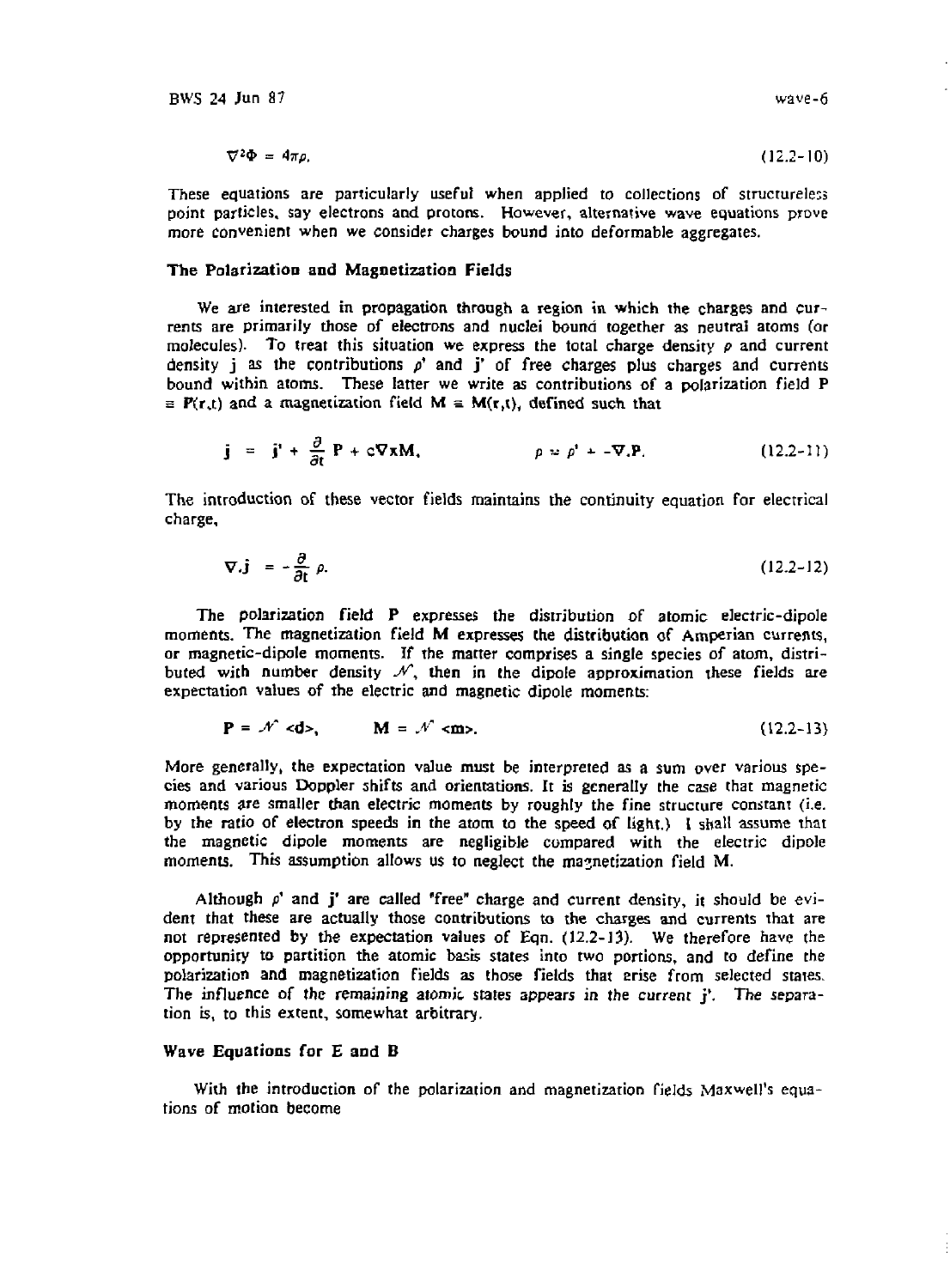$$
\nabla \times \mathbf{E} + \frac{1}{c} \frac{\partial}{\partial t} \mathbf{B} = 0 \tag{12.2-14}
$$

$$
\nabla \times (\mathbf{B} - 4\pi \mathbf{M}) - \frac{1}{c} \frac{\partial}{\partial t} (\mathbf{E} + 4\pi \mathbf{P}) = \frac{4\pi}{c} \mathbf{j'}
$$
 (12.2-15)

and the Maxwell constraint equations become

$$
\nabla \cdot \mathbf{B} = 0, \qquad \qquad \nabla \cdot (\mathbf{E} + 4\pi \mathbf{P}) = 4\pi \rho'. \qquad (12.2-16)
$$

The two equations of motion combine to produce the single wave equation

$$
\nabla \times \nabla \times E + \frac{1}{c^2} \frac{\partial^2}{\partial t^2} E = -\frac{4\pi}{c^2} \frac{\partial^2}{\partial t^2} P - \frac{4\pi}{c} \frac{\partial}{\partial t} \nabla x M - \frac{4\pi}{c^2} \frac{\partial}{\partial t} j'.
$$
 (12.2-17)

This wave equation determines the electric field E at all space-time points, given an initial condition over a spatial surface and given the space-time dependence of the polarization field P and magnetization field M. These latter fields must be determined from a theory of the response of the medium to the field, i.e. from a constitutive connection between ? and atomic properties, together with a theory for the atomic response to the field (the Schrddinger equation).

Given a solution to this equation, we can determine the companion magnetic field by the equation

$$
\frac{\partial}{\partial t} \mathbf{B} = -c \nabla \times \mathbf{E}.
$$
 (12.2-18)

Alternatively, we can determine the magnetic field by means of the wave equation

$$
\nabla \times \nabla \times \mathbf{B} + \frac{1}{c^2} \frac{\partial^2}{\partial t^2} \mathbf{B} = 4\pi \nabla \times \nabla \times \mathbf{M} + \frac{4\pi}{c} \frac{\partial}{\partial t} \nabla \times \mathbf{P} + \frac{4\pi}{c} \nabla \times \mathbf{j'}
$$
 (12.2-19)

and then determine the electric field from the equation

$$
\frac{\partial}{\partial t} \mathbf{E} = c \nabla \times (\mathbf{B} - 4\pi \mathbf{M}) - \frac{\partial}{\partial t} 4\pi \mathbf{P} - 4\pi \mathbf{j}.
$$
 (12.2-20)

With either approach the time and spatial variations of the polarization field P and magnetization field M act as sources for the electric and magnetic fields E and B. We shall neglect the magnetization field M and consider only the effects of the polarization field P.

### The Auxiliary Fields D and H

One can also treat electromagnetic propagation by means of two auxiliary fields D and H, defined as

$$
D = E + 4\pi P, \qquad H = B - 4\pi M. \tag{12.2-21}
$$

These fields include that portion of the charges and currents that have been expressed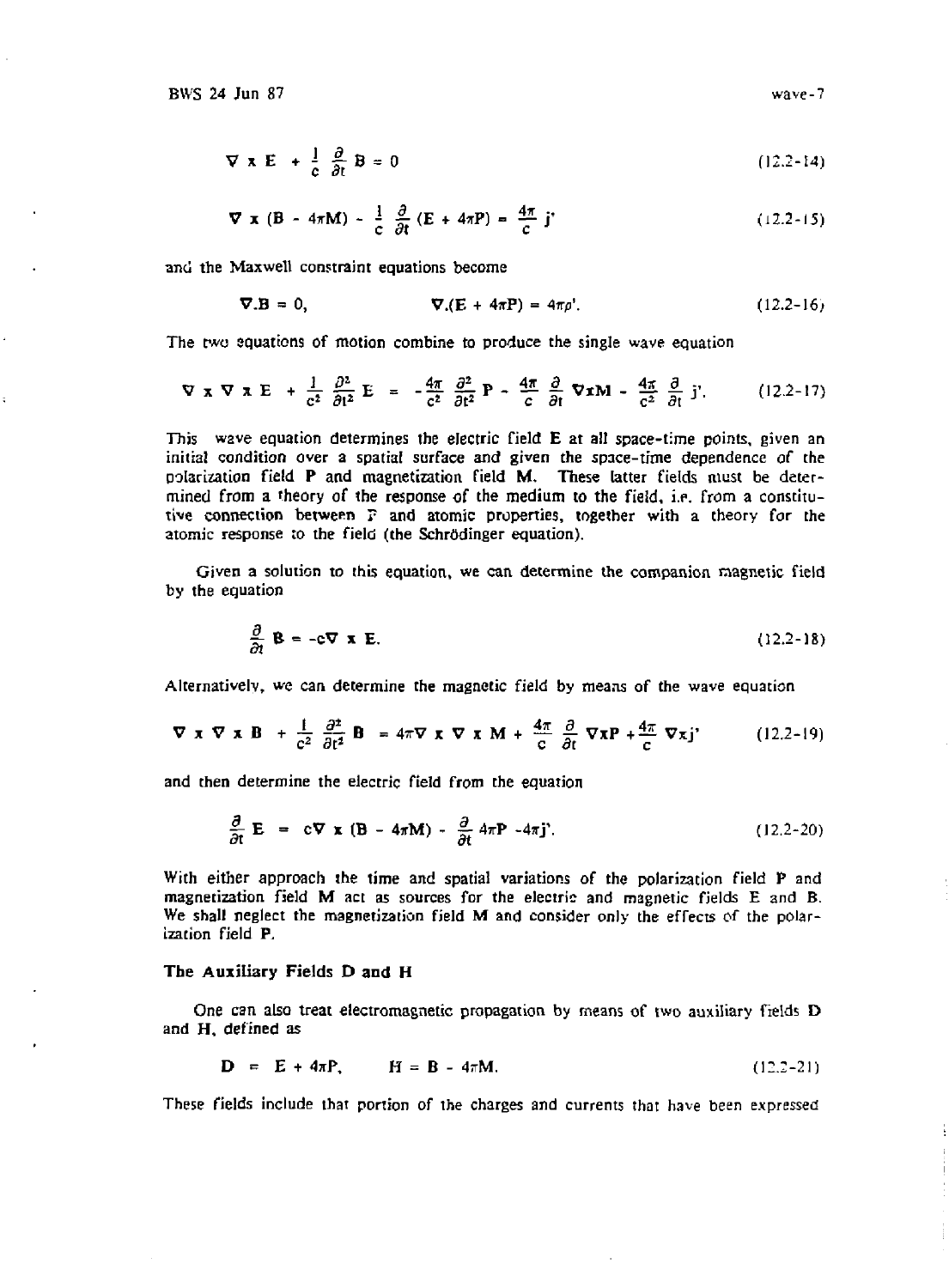as polarization and magnetization. The Maxwell equations then read

$$
\nabla \times \mathbf{E} + \frac{1}{c} \frac{\partial}{\partial t} \mathbf{B} = 0, \qquad \nabla \cdot \mathbf{B} = 0 \tag{12.2-22}
$$

$$
\nabla \times \mathbf{H} - \frac{1}{c} \frac{\partial}{\partial t} \mathbf{D} = \frac{4\pi}{c} \mathbf{j}, \qquad \nabla \cdot \mathbf{D} = 4\pi \rho. \tag{12.2-23}
$$

The wave equation for the electric displacement vector D is

$$
\nabla \times \nabla \times \mathbf{D} + \frac{1}{c^2} \frac{\partial}{\partial t^2} \mathbf{D} = 4\pi \nabla \times \nabla \times \mathbf{P} + \frac{4\pi}{c} \frac{\partial}{\partial t} \nabla \times \mathbf{M} + \frac{4\pi}{c^2} \frac{\partial}{\partial t} \mathbf{j}. \tag{12.2-24}
$$

The source term for D involves spatial derivatives of P, whereas the source term for E involves time derivatives. The equation for the H field is

$$
\nabla \times \nabla \times \mathbf{H} + \frac{1}{c} \frac{\partial^2}{\partial t^2} \mathbf{H} = -\frac{4\pi}{c} \frac{\partial^2}{\partial t^2} \mathbf{M} + \frac{4\pi}{c} \frac{\partial}{\partial t} \nabla \times \mathbf{P} + \frac{4\pi}{c} \nabla \times \mathbf{j}. \tag{12.2-25}
$$

Given solutions to these equations, one must evaluate the fields  $E = D - 4\pi P$  and B  $=$  H + 4 $\pi$ M in order to determine the forces acting upon (bound or free) charges and currents. From these Maxwell equations we derive the field continuity equation

$$
\nabla \cdot \frac{c}{4\pi} (\mathbf{E} \times \mathbf{H}) = -\frac{\partial}{\partial t} \frac{1}{8\pi} (\mathbf{E} \cdot \mathbf{E} + \mathbf{H} \cdot \mathbf{H}) - \left[ \mathbf{H} \cdot \frac{\partial}{\partial t} \mathbf{M} + \mathbf{E} \cdot \frac{\partial}{\partial t} \mathbf{P} + \mathbf{E} \cdot \mathbf{j'} \right].
$$
 (12.2-26)

This equation replaces Eqn. (12.2-10) as an expression for energy conservation. It relates loss of energy in the fields E and H to power transmitted to bound charges as magnetization M and polarization P, as well as power exchanged with free charges. By regarding the final bracket as energy lost from the fields (and gained by matter) we can define a field energy density u' and Poynting vector  $S^{\dagger}$ 

$$
u' = \frac{1}{8\pi} (E^2 + H^2), \qquad S' = \frac{c}{4\pi} (E \times H).
$$
 (12.2-27)

These formulas differ from our earlier expression by the appearance of H in place of B. This difference accompanies a redefinition of the rate of energy loss by the fields.

## Alternative Expressions for Energy Flow

Weak steady electromagnetic fields induce electric and magnetic dipole moments in matter. These induced moments are often responsible for aJi of the polarization and magnetization fields. The magnitude of these induced moments is, for weak steady radiation, directly proportional to the applied field. Under those circumstances it is possible to regard the energy of polarized or magnetized matter as an additional field energy. Van Vleck (1932) provides the following example of how such induced fields may be treated. Let us assume there exists a scalar relationship between H and B and between D and E of the form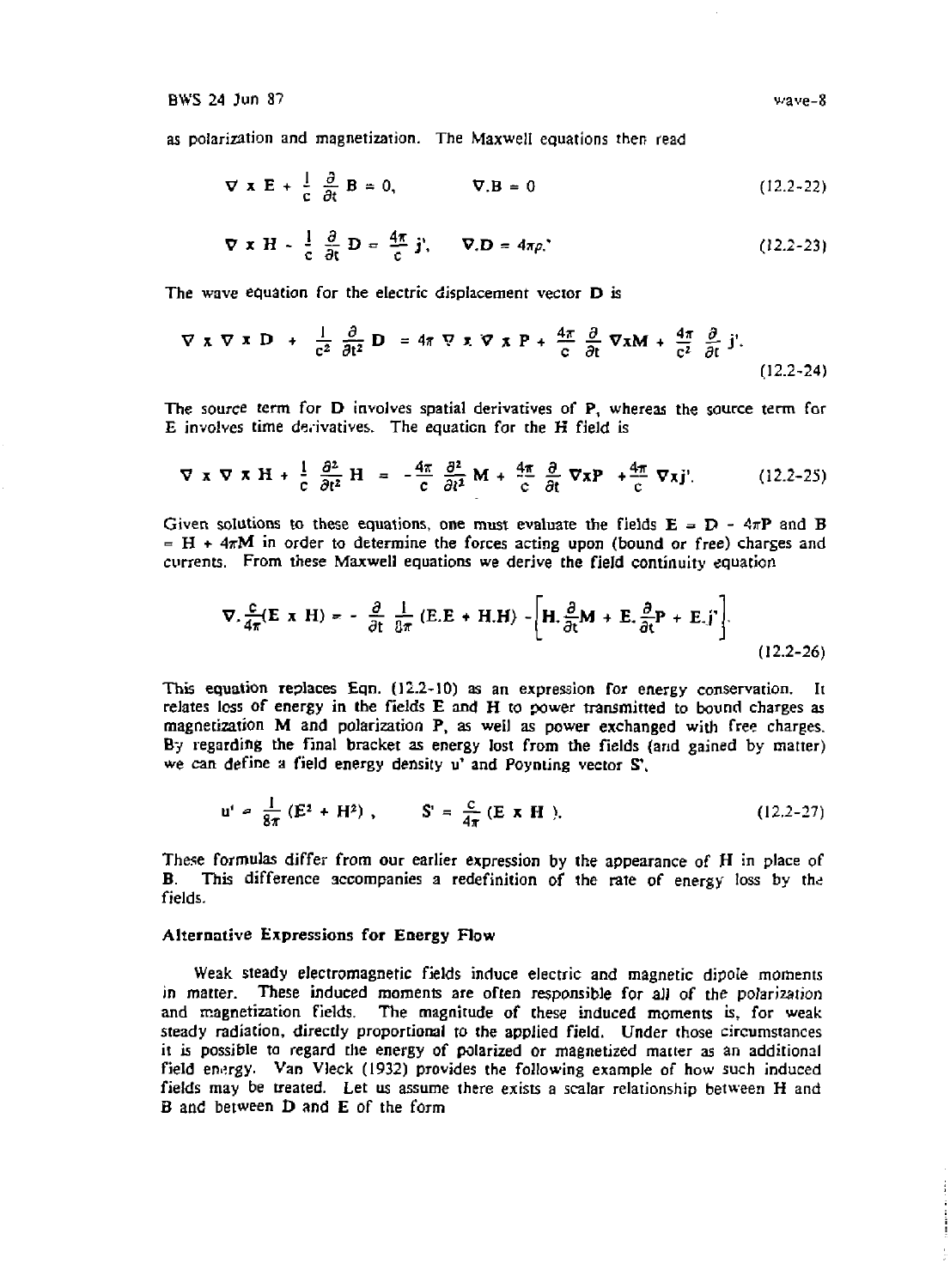$$
\mathbf{B} = \mu \mathbf{H}, \qquad \qquad \mathbf{D} = \epsilon \mathbf{E}. \tag{12.2-27}
$$

The proportionality constants are the magnetic permeability  $\mu$  and the electric permittivity  $\epsilon$ . The introduction of these relationships is equivalent to the assumption that the polarization and magnetization fields have the relationships

$$
4\pi M = (\mu - 1) H = \frac{\mu - 1}{\mu} B, \qquad 4\pi P = (\epsilon - 1)E.
$$
 (12.2-28)

Then we can define the fields

$$
\mathbf{E}^* = \sqrt{\epsilon} \mathbf{E}, \qquad \mathbf{H}^* = \sqrt{\mu} \mathbf{H}, \qquad \rho^* = \frac{\rho^*}{\sqrt{\epsilon}}, \qquad \mathbf{j}^* = \frac{\mathbf{j}^*}{\sqrt{\epsilon}}.
$$
 (12.2-29)

Using these fields we can write Maxwell's equations as

$$
\nabla \times \mathbf{E}' + \frac{1}{c'} \frac{\partial}{\partial t} \mathbf{H}' = \mathbf{H}' \cdot \frac{1}{c'} \frac{\partial}{\partial t} \Big[ ln \sqrt{\mu} \Big] - \mathbf{E}' \times \nabla \Big[ ln \sqrt{\epsilon} \Big]
$$
(12.2-30)

$$
\nabla \times \mathbf{H}' - \frac{1}{c'} \frac{\partial}{\partial t} \mathbf{E}' = \frac{4\pi}{c'} \mathbf{j}^* + \mathbf{E}' \frac{1}{c'} \frac{\partial}{\partial t} \Big[ ln \sqrt{\epsilon} \Big] - \mathbf{H}' \times \nabla \Big[ ln \sqrt{\mu} \Big] \tag{12.2-31}
$$

$$
\nabla \cdot \mathbf{H}^* = -\mathbf{H}^* \cdot \nabla \left( ln \sqrt{\mu} \right), \qquad \nabla \cdot \mathbf{E}^* = 4\pi \rho^* - \mathbf{E}^* \cdot \nabla \left[ ln \sqrt{\epsilon} \right]. \tag{12.2-32}
$$

The velocity c' that occurs in these equations is the phase velocity

$$
c' = \frac{c}{\sqrt{\mu \epsilon}}.\tag{12.2-33}
$$

The continuity equation for the fields E' and H' reads

 $\ddot{\phantom{0}}$ 

$$
\nabla. \frac{c'}{4\pi} (E' \times H') = -\frac{\partial}{\partial t} \frac{1}{8\pi} [E'.E' + H'.H'] - E'.j''
$$

$$
-\frac{1}{4\pi} \left[ E'.E' \frac{\partial}{\partial t} \left\{ in\sqrt{\epsilon} \right\} + H'.H' \frac{\partial}{\partial t} \left\{ in\sqrt{\mu} \right\} \right].
$$
(12.2-34)

This expression leads to the introduction of a Poynting vector S' and energy density u" through the definitions

$$
\mathbf{S}' = \frac{\mathbf{C}^*}{4\pi} \left( \mathbf{E}^* \times \mathbf{H}^* \right) = \frac{\mathbf{C}}{4\pi} \left( \mathbf{E} \times \mathbf{H} \right) \tag{12.2-35}
$$

 $\overline{\phantom{a}}$ 

ř

 $\overline{\phantom{a}}$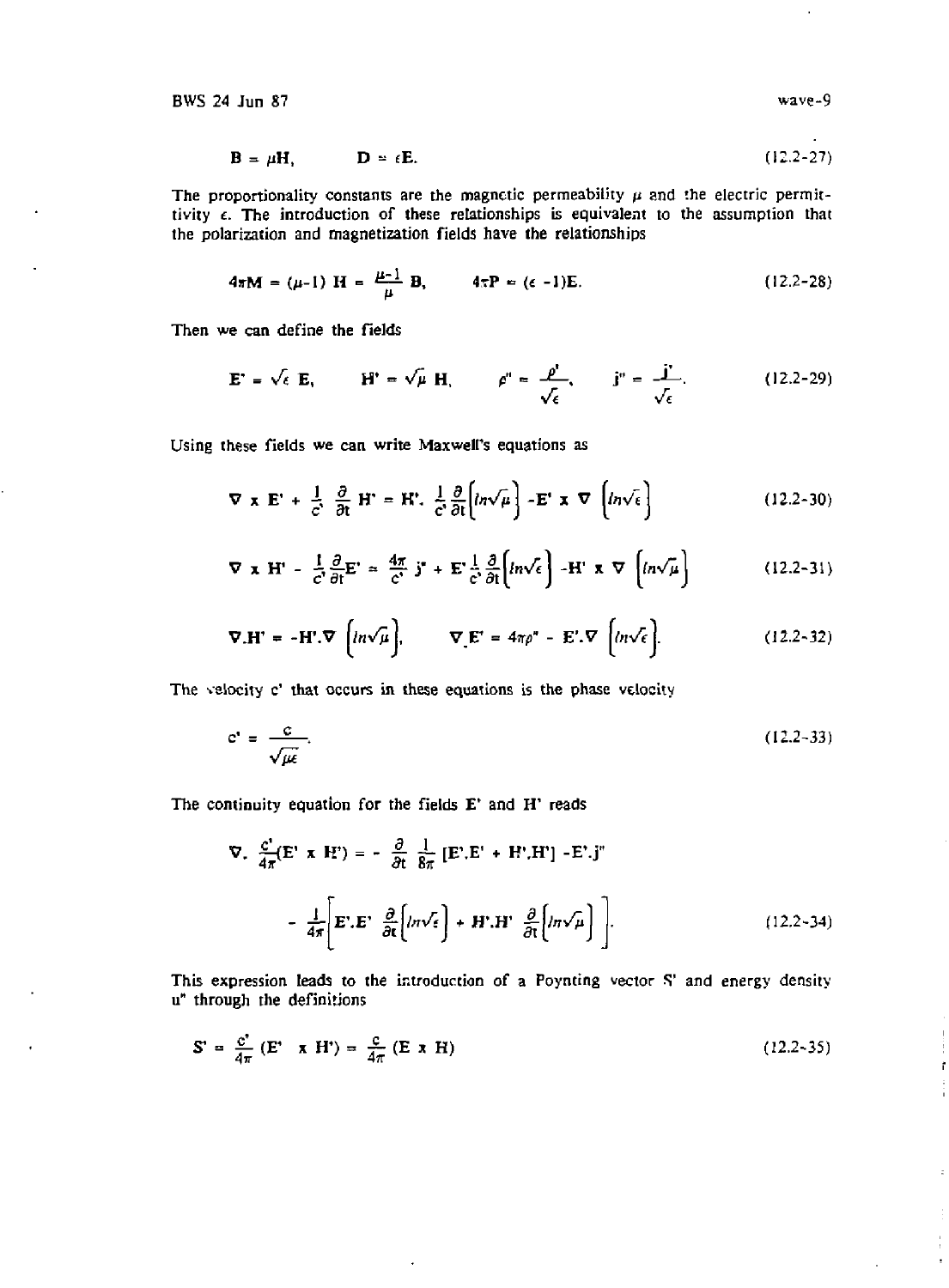BWS 24 Jun 87

$$
wave-10
$$

$$
u'' = \frac{1}{8\pi} [E'.E' + H'.H'] = \frac{1}{8\pi} [E.E + \mu H.H] = \frac{1}{8\pi} [E.D + H.B]. \qquad (12.2-36)
$$

This approach counts as part of the field energy that portion of the magnetization and polarization that is expressed by the scalars  $\epsilon$  and  $\mu$ . Apart from the possible time dependence of  $\sqrt{\mu}$ , the remaining energy is the interaction

$$
\mathbf{E}^{\prime} \cdot \mathbf{j}^{\prime\prime} = \mathbf{E} \cdot \mathbf{j}^{\prime}. \tag{12.2-37}
$$

When one can neglect the spatial variations of  $\sqrt{\mu}$  one obtains the constraint equations

$$
\nabla \cdot \mathbf{H} = 0, \qquad \nabla \cdot \mathbf{E} = \frac{4\pi}{\epsilon} \rho^*.
$$
 (12.2-38)

That is, the electric charges embodied in the "free" charge density p' are modified by the dielectric constant *t.* 

# Transverse Fields

We can decompose the fields **E** and **P** into lamellar (longitudinal) parts  $E^L$ ,  $P^L$ and solenoidal (transverse) parts,  $E<sup>T</sup>$ ,  $P<sup>T</sup>$  defined by the property  $[{}^*]$ 

$$
\nabla \times \mathbf{E}^{\mathbf{L}} = 0 \qquad \nabla \cdot \mathbf{E}^{\mathbf{T}} = 0. \tag{12.2-39}
$$

By so doing we obtain (in the absence of free currents and magnetization) the solenoidal-field equation

$$
\left[\nabla^2 - \frac{1}{c^2} \frac{\partial^2}{\partial t^2}\right] E^{\mathrm{T}} = \frac{4\pi}{c^2} \frac{\partial^2}{\partial t^2} \mathbf{P}^{\mathrm{T}} \tag{12.2-40}
$$

and the lamellar-field equation

$$
\frac{\partial^2}{\partial t^2} \left[ E^L + 4\pi P^L \right] = 0. \tag{12.2-41}
$$

It is the solenoidal part of the electric field that constitutes the propagating radiation, and it *is* this field that is to be determined. We shall omit the label T upon this fieid; the field E is to be understood as transverse. The source term for this field is the transverse part of the polarization field.

# Positive and Negative Frequency Parts

<sup>[\*]</sup> *footnote:* For plane waves the soltnuidal (divergenceless) fields are transverse to the propagation direction whereas the lamellar fields are directed longitudinaily, along the propagation axis. Because we usually deal with plane waves it is customary 10 refer to radiation fields as transverse.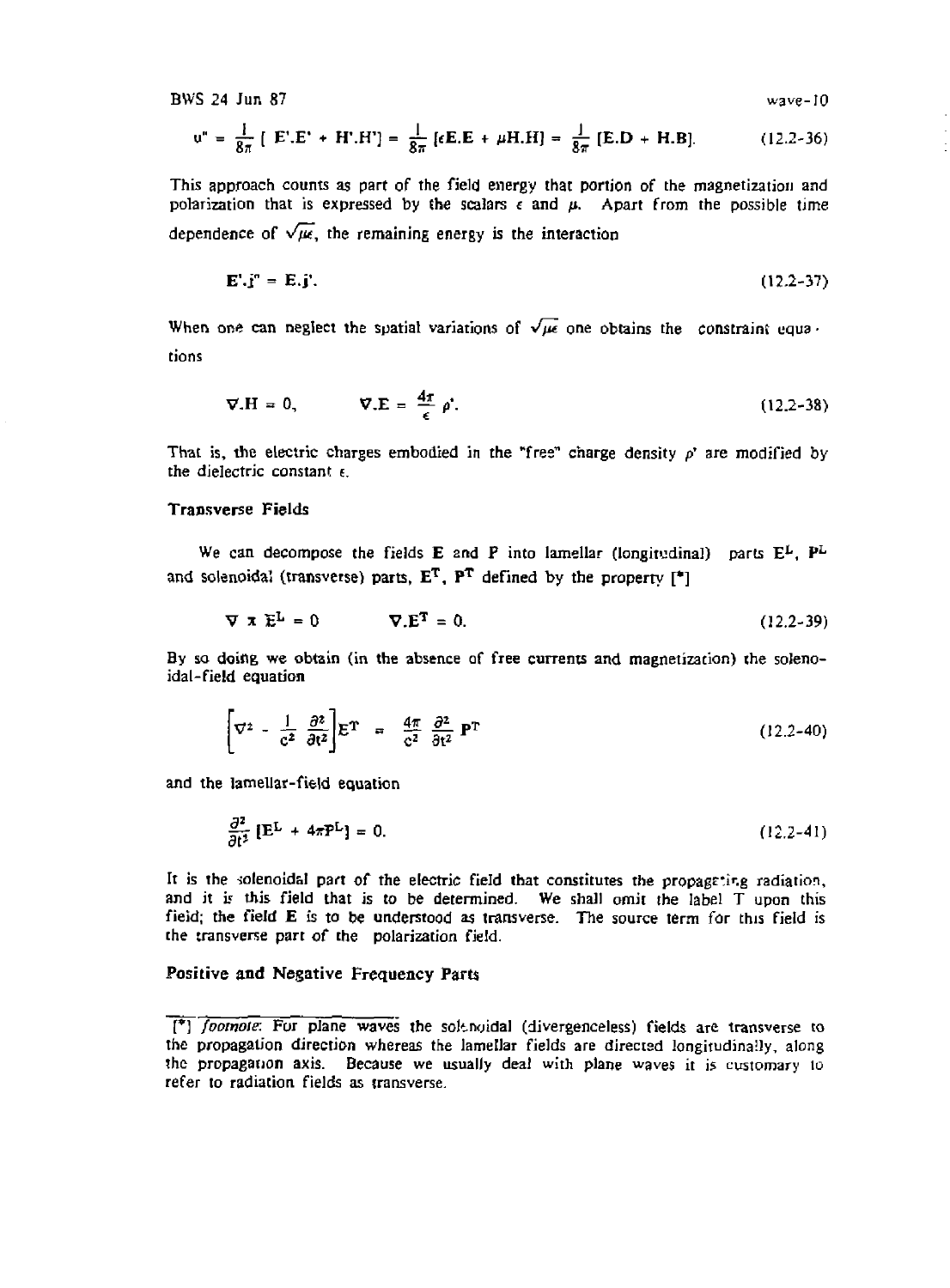ţ

Although classical electromagnetic fields are real-valued functions, their description *r.* greatly simplified bv introducing complex valued fields whose real parts are the physical fields. This we do by introducing complex-valued positive and negative frequency components of each field, as in the electric-field expression

 $E = E^{(+)} + E^{(-)} = 2 \, \mathscr{R}_e \, E^{(+)}$ . (12.2-42)

## The Linear and Nonlinear Polarization Fields; Susce otibility

For weak steady-state monochromatic radiation (as com.asted with transient pulsed radiation), the atomic dipole moment expectation value <d> is an induced moment directly proportional to the electric field E. Hence the mecroscopic polarization field P is also linearly related to the electric field. This proportionality occurs if the atomic excitation is weak and if there is sufficient time for the atom to relax into equilibrium with the excitation and its other surroundings. The proportionality is explained quantitatively with the Lorentz oscillator model of an atom or  $\mu_0$  decule, and it applies so long as the field is weak ai:d monochromatic. The proportionality constant (the polarizibility) depends upon the frequency of the radiation and upon atom. $\ddot{\circ}$ properties but is constant in time. For intense fields and fur transient phenomena the linear approximation for P is not adequate. The remaining portion of the polarization field is termed the nonlinear portion. One therefore writes the polarization field as two parts:

$$
\mathbf{P} = \lim_{n \to \infty} \mathbf{P} + \text{non.} \tag{12.2-43}
$$

The proportionality between  $\lim_{n \to \infty} P$  and E is generally a frequency-dependent tensor relationship. To quantify this proportionality one introduces the following quantities:

 $\alpha$  = polarizibility

 $x = f^2 \alpha =$  linear electric susceptibility  $\epsilon = 1 + 4\pi\chi =$  electric permittivity (dielectric constant)

 $\eta = \sqrt{\mu \epsilon}$  = index of refraction

 $\mu$   $\equiv$  magnetic permeability

Here  $\mathcal{N}$  is the atomic number density. These are defined through the expressions

$$
4\pi \lim_{h \to 0} P^{(+)} = 4\pi \mathcal{N} \alpha \mathbf{E}^{(+)} = 4\pi \mathcal{X} \mathbf{E}^{(+)} = (\epsilon - 1) \mathbf{E}^{(+)} \qquad (12.2-44)
$$

relating positive frequency components of the fields <sup>lin</sup>P and E. In general both  $\chi$  and *t* as well as *ft wilt be compicx-*valued time-depenJent *(or* frequency-dependent) tensors. With these quantities one writes the polarization field as

$$
4\pi P^{(+)} = (e-1) E^{(+)} + 4\pi \text{ non } P^{(+)}.
$$
 (12.2-45)

This presentation suggests that the nonlinear portion of the polarization field is that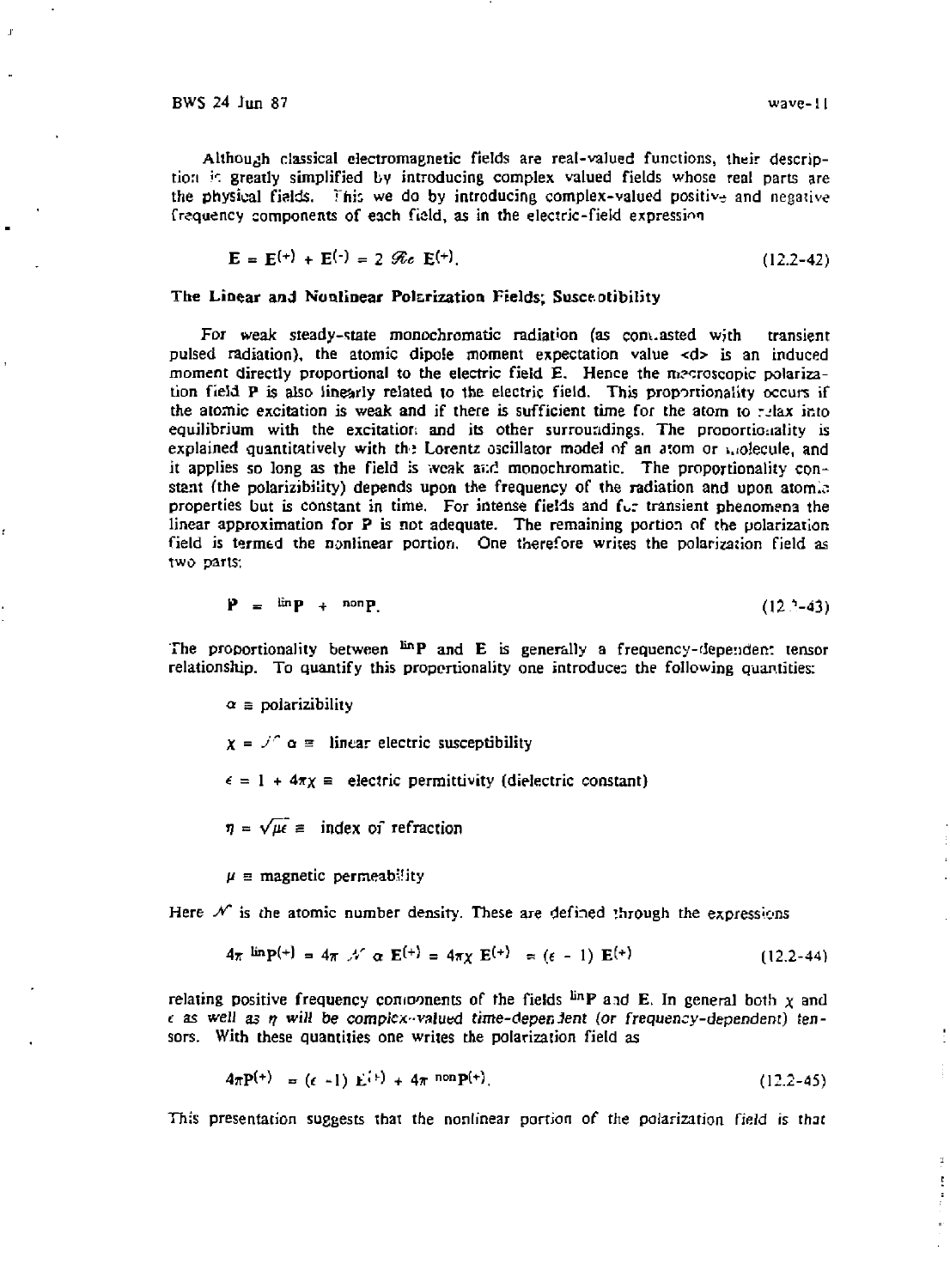part thai does not vary linearly with the electric field, However, there is no reason why one cannot incorporate a portion of the linear response into x and leave the remainder in <sup>non</sup>P. Alternatively, one could place some nonlinearity into x. It is only neccessary to have a well-defined prescription for separating out a portion of the linear response. The separation may be made, for example, on the basis of fast and slow response time of the atom, as discussed by Ackerhalt, Drummond and Eberly (1986). A similar decomposition may be made for the magnetization field,

$$
4\pi M^{(+)} = (\mu - 1) H^{(+)} + 4\pi \text{ non } M^{(+)}.
$$
 (12.2-46)

In nonmagnetic material  $\mu = 1$ . With these definitions Maxwell's equations become

$$
\nabla \times \mathbf{E} + \frac{1}{c} \frac{\partial}{\partial t} \mu \mathbf{H} = -\frac{4\pi}{c} \frac{\partial}{\partial t} \text{ non } \mathbf{M}
$$
 (12.2-47a)

$$
\nabla \times \mathbf{H} + \frac{1}{c} \frac{\partial}{\partial t} \epsilon \mathbf{E} = \frac{4\pi}{c} \frac{\partial}{\partial t} \text{ nonp} + \frac{4\pi}{c} \mathbf{j}
$$
 (12.2-47b)

and the field continuity equation becomes

$$
\nabla. \frac{c}{4\pi} (E xH) = -\frac{\partial}{\partial t} \frac{1}{8\pi} (E^2 + \mu H^2)
$$
  

$$
-\left[E^2 \frac{\partial}{\partial t} \frac{\xi}{8\pi} + H^2 \frac{\partial}{\partial t} \frac{\mu}{8\pi} + E \frac{\partial}{\partial t} \text{ non } P + H \frac{\partial}{\partial t} \text{ non } M + E \text{.}j'\right]
$$
(12.2-48)

We can now identify the field energy u' and Poynting vector S' as

$$
u^* = \frac{1}{8\pi} \left( \epsilon \mathbf{E}^2 + \mu \mathbf{H}^2 \right), \qquad \mathbf{S}^* = \frac{c}{4\pi} \left( \mathbf{E} \times \mathbf{H} \right).
$$
 (12.2-49)

Changes in the field energy are balanced by changes in the nonlinear polarization and magnetization, in the atomic structure responsible for the coefficients  $\epsilon$  and  $\mu$ , and in the free currents.

#### The Index of Refraction in Non-magnetic Matter

By splitting the solenoidal polarization field into these two parts, and neglecting magnetization  $(\mu = 1)$ , we can write the wave equation for the positive frequency components of the electric field as

$$
\nabla^2 \mathbf{E}^{(+)} = \frac{1}{c^2} \frac{\partial^2}{\partial t^2} \eta^2 \mathbf{E}^{(+)} = \frac{4\pi}{c^2} \frac{\partial^2}{\partial t^2} \text{ non } \mathbf{P}^{(+)}.
$$
 (12.2-50)

The simplest case occurs when  $\eta = \sqrt{\epsilon}$  is a time-independent scalar. Then the linear portion of the  $P^{(+)}$  field acts to modify the speed of wave propagation from c to the phase velocity  $c/\sqrt{\epsilon} \equiv c/n$ , while the nonlinear portion of  $P^{(+)}$  acts as a source term for propagation at this altered speed.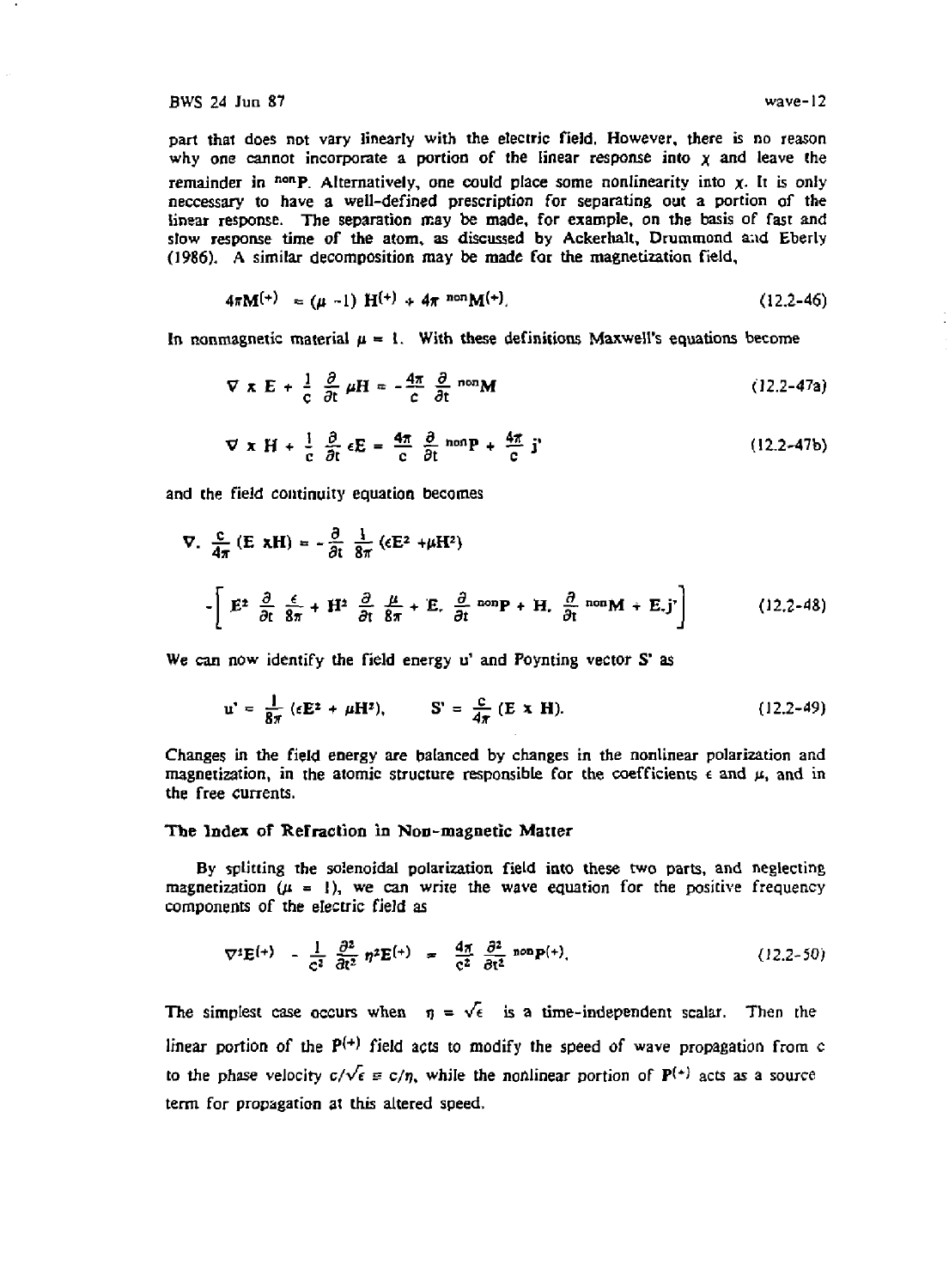One can generalize the notion of an index of refraction to include al! effects of the medium, both linear and nonlinear. One simply tal:es the ratio of the instantaneous  $4\pi P^{(+)}$  and the instantaneous  $E^{(+)}$  as the definition of a time-varying  $4\pi \chi = \epsilon$  $1 = n^2 - 1$ .

Alternatively, one can incorporate all properties of the medium into the total polarization field, and set the index of refraction to unity. If one obtains reliable equations of motion for the atomic dipole moment, then the slowed speed of propagation will emerge as a natural consequence, without further assumption. That is, the introduction of an index of refraction may be viewed as a convenient but not neccessary artifice.

When there are several atomic species present it may be useful to treat one species in the linear approximation and to treat another species without making the linear approximation. Then the index of refraction incorporates the influence of the linearized species, while the polarization-field source term incorporates the influence of the other species.

## The Coupled Equations

The complete description of radiation flowing through matter consists of the following equations. One has, for the field, some variant of the Maxwell equations, say

$$
\nabla^2 \mathbf{E} - \frac{1}{c^2} \frac{\partial^2}{\partial t^2} \mathbf{E} = \frac{4\pi}{c^2} \frac{\partial^2}{\partial t^2} \mathbf{P}.
$$
 (12.2-51)

The polarization field is expressible as a statistical average of dipole moments,

$$
\mathbf{P} = \mathcal{N} \cdot \mathbf{d} \mathbf{b}.\tag{12.2-52}
$$

When only a single species of atom occurs we can write this average as

More generally, the polarization field must be constructed from a summation of species and velocities. The atoms are described by probability amplitudes that obey the Schrödinger equation, or by a density matrix  $\rho$  that obeys an equation of motion

$$
\frac{\partial}{\partial t} \rho = -\bar{q}H^0 - d.E \ , \ \rho \ ] - \Gamma \rho. \tag{12.2-54}
$$

These sets of partial differential equations are known as the coupled Maxwell-BIoch equations. The following sections describe simplified examples of these equations.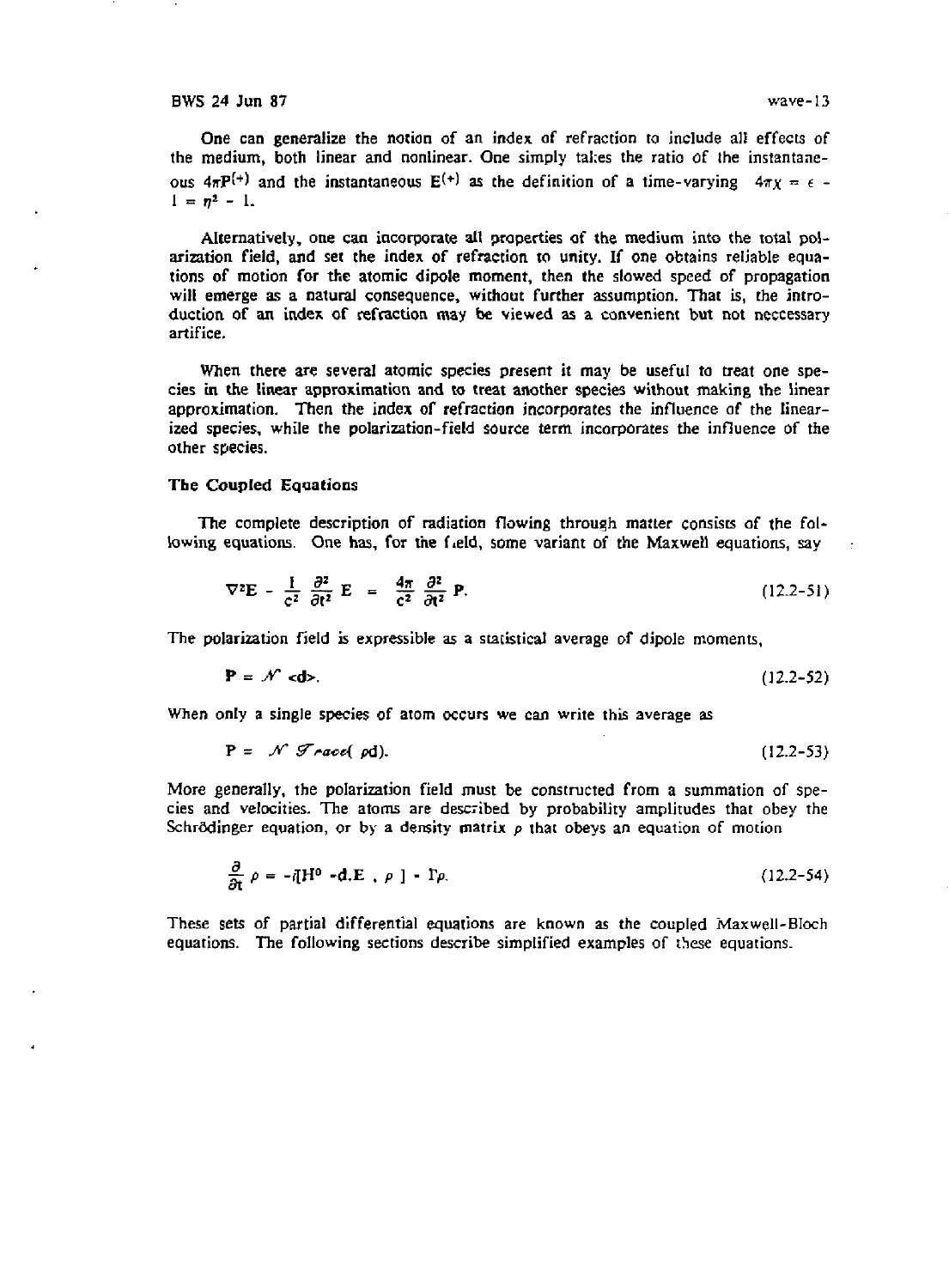#### §1.4 Microscopic Plane Waves: Polarization

Radiation may be regarded, on a microscopic scale, as a superposition of traveling electromagnetic waves, that is, of quasi-periodic electric and magnetic fields  $E =$  $E(r,t)$  and  $B = B(r,t)$ . In free space (i.e. in regions devoid of matter) these fields are solenoidal (divergenceless) fields,

$$
\nabla \cdot \mathbf{E} = 0, \qquad \nabla \cdot \mathbf{B} = 0 \tag{1.4-9}
$$

and each field satisfies the *wave equation* [\*]

$$
\left[\frac{\partial^2}{\partial x^2} + \frac{\partial^2}{\partial y^2} + \frac{\partial^2}{\partial z^2} - \frac{1}{c^2} \frac{\partial}{\partial t^2}\right] \mathbf{A} \equiv \left[\nabla^2 \quad \frac{1}{c^2} \frac{\partial}{\partial t^2}\right] \mathbf{A} = 0. \tag{1.4-10}
$$

In addition, the field  $\nabla \times \mathbf{B}$  is proportional to  $\partial \mathbf{E}/\partial t$  and the field  $\nabla \times \mathbf{E}$  is proportional to  $-\partial B/\partial t$ . The precise expression of this proportionality depends upon the choice of units for E and B (I shall use Gaussian cgs units, wherin the constant is  $1/c$ , with c the speed of light). This equation has solutions  $A(\xi)$  that are arbitrary differentiable functions of the argument  $\xi_+ = k(x - ct)$  or  $\xi_- = k(x + ct)$  or, more generally, of the argument

$$
\xi_{\pm} = k \cdot r + kct \equiv k_x x + k_y y + k_z z + \sqrt{k_x^2 + k_y^2 + k_z^2} ct. \tag{1.4-1}
$$

The functional dependence of the field upon the argument  $\xi$  remains ixed, but the pattern moves (as a wave) with velocity c. The field is the same everywhere over a plane defined by k.r = *constant,* and so the fields are known as plane waves. The argument  $\xi_{+}$  produces waves that advance toward increasing r with increasing time. The spatial scale of the pattern is set by the magnitude  $k = \int k \, dt$  of the *wave vector* k, while the direction of wave advance is specified by the components  $k_x$ ,  $k_y$ , and  $k_z$  of this vector. The vectors E and B are constrained, by the divergence condition of Eqn.  $(1.4-9)$  to be perpendicular to the vector k (i.e. transverse to the propagation direction).

$$
\mathbf{k}.\mathbf{E} = \mathbf{k}.\mathbf{B} = 0. \tag{1.4-12}
$$

That is, plane wave vector fields that are solenoidat are transverse waves. The wavelength *X* and angular frequency wof a field of this type are

$$
\lambda = \frac{2\pi}{k}, \qquad \omega = \frac{k}{c}.
$$
 (1.4-13)

Because the wave equation is homogeneous, the sum of two solutions will again be a

<sup>[\*]</sup> *footnote.* The presence of matter makes several changes in the equation, most notably the presence of an inhomogeneous source term on the right hand side and an altered phase velocity in place of c.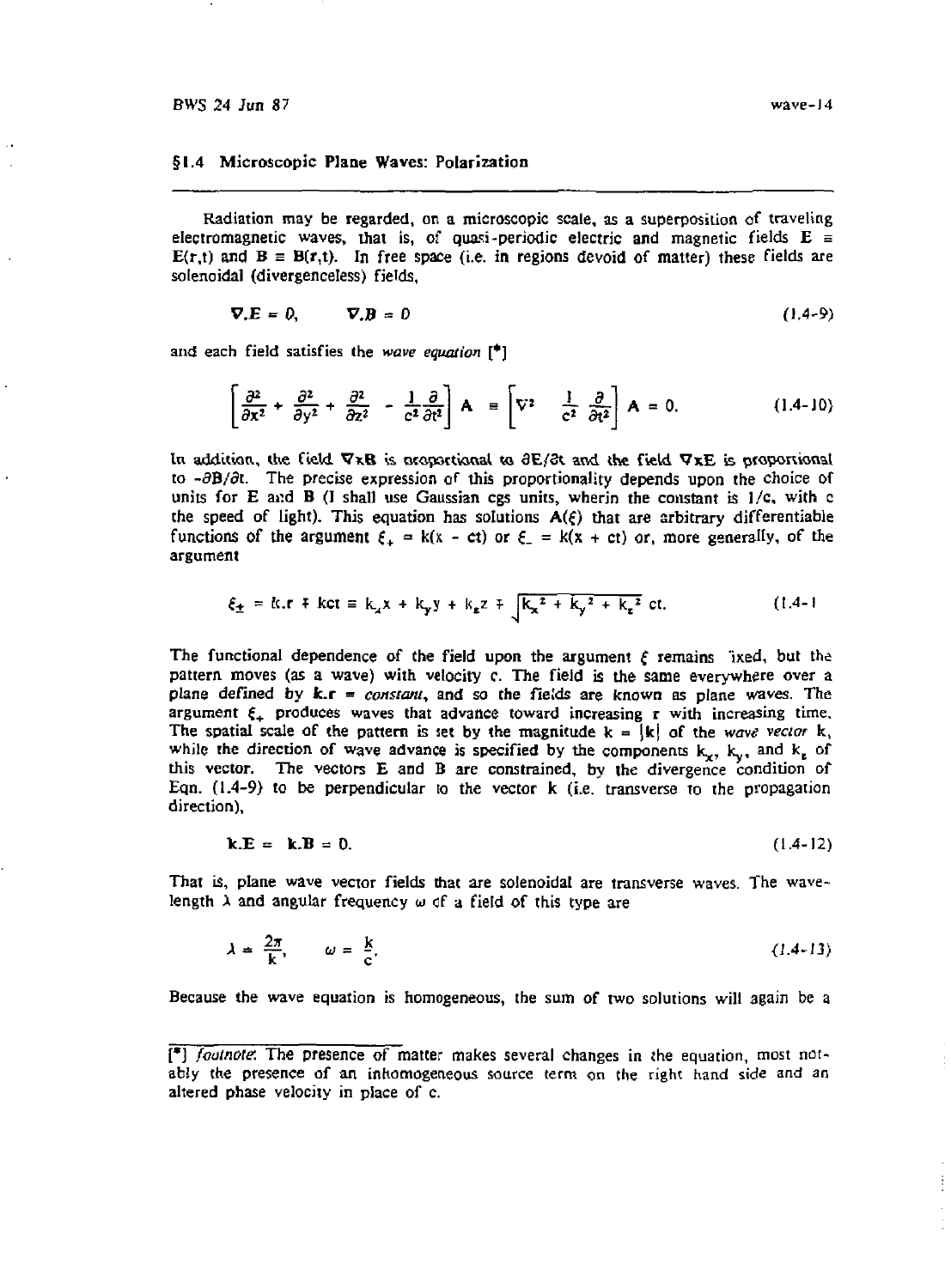solution. We can regard general fields as superpositions of different plane waves having different propagation vectors. Other types of solutions, such as those in which the field takes constant value over a spherical surface rather than a plane surface, may also be used in constructing such superpositions.

#### Example

A simple example of such an electromagnetic field is the pair of vector fields

$$
\mathbf{E}(\mathbf{r},t) = \mathbf{e}(\mathbf{x}) \mid \mathcal{E} \mid \cos(\xi) \tag{1.4-14a}
$$

$$
\mathbf{B}(\mathbf{r},t) = \mathbf{e}(y) \mid \mathcal{B} \mid \cos(\xi), \tag{1.4-14b}
$$

The space and time variation of these fields occurs through the argument

$$
\xi = \omega \left( \frac{2}{c} - t \right) + \phi = kz - \omega t + \phi, \qquad (1.4-15)
$$

while the vector nature of the fields appears in two mutually perpendicular unit vectors,

$$
e(x) . e(x) = e(y) . e(y) = 1, \qquad e(x) . e(y) = 0.
$$
 (1.4-16a)

These properties of the unit vectors may be conveniently expressed by the single equation

$$
e(i).e(j) = \delta(i,j) \equiv \begin{cases} 1 & \text{if } i = j \\ 0 & \text{if } i \neq j \end{cases}
$$
 (1.4-16b)

where  $\delta(i,j)$ , often denoted  $\delta_{ij}$ , is the *Kronecker delta*, defined as unity when i = j and zero otherwise.

These expressions describe a correlated pair of vector fields that, for fixed position, vary periodically in time and, at any instant of time, vary periodically in space. In this particular example the variation affects only the magnitude of the fields; the directional properties (i.e. the vectors contributing to E and B) are constant over planes perpendicular to the z axis. The vector fields so defined constitute examples of purely periodic, plane-wave electromagnetic fields. They have angular frequency  $\omega$ and they propagate along the z axis with phase velocity c. The constant  $\phi$  fixes the *phase* of the wave, the quantities  $|S|$  and  $|S|$  establish the magnitudes of the fields, and the unit vectors  $e(x)$  and  $e(y)$  establish the field directions.

## Units

I shall adopt the Gaussian cgs units for electromagnetic fields, a system used in traditional texts on quantum electrodynamics and atomic physics. In this system the unit of electric charge is the statcoulomb, the unit of electric field is the statvolt / cm (1 statvolt = 299.79 volt ) and the unit of magnetic field is the gauss (1 gauss = J0~\* tesla). These units are such that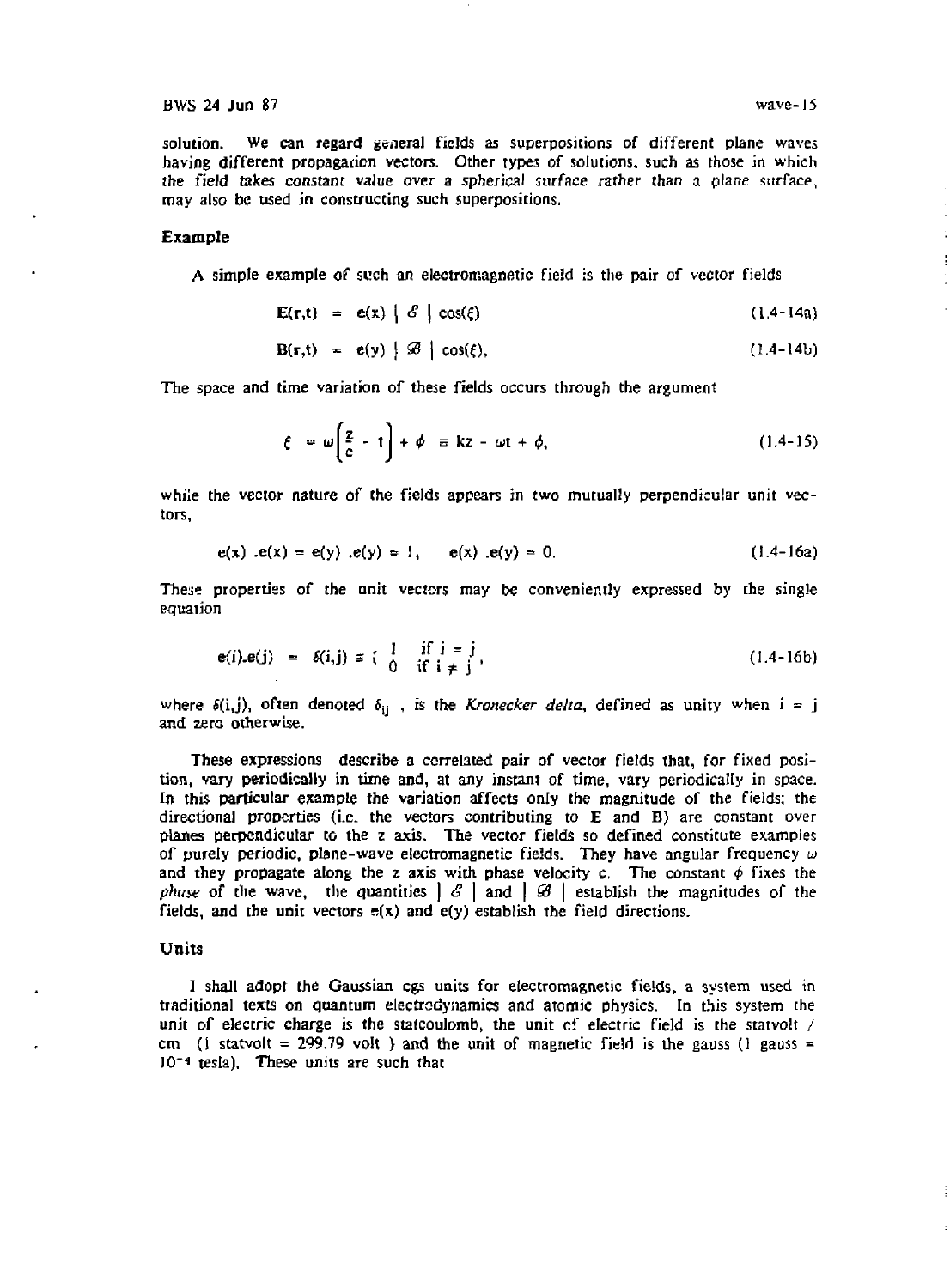1 dyne = 1 
$$
\frac{\text{(stackoul)^2}}{\text{cm}}
$$
 = 1 (statvolt)<sup>2</sup> cm  
= 1 (abamp)<sup>2</sup> = 1 gauss abamp cm (1.4-17)

This choice of units makes the field amplitudes  $\mathcal E$  and  $\mathcal B$  of equal magnitude in free space:

$$
|\mathcal{E}| = |\mathcal{B}| \quad \text{in free space.} \tag{1.4-18}
$$

This equality produces the dimensionality relationships

$$
1\left(\frac{\text{statvolt}}{\text{cm}}\right)^2 = 1\text{ (gauss)}^2 = 1\frac{\text{erg}}{\text{cm}^3}.\tag{1.4-19}
$$

#### Polarization

In free space the vectors E and B of a radiation field are always perpendicular to each other and to the direction of propagation (the z axis of Eqn.  $(1.4-15)$ ). Thus we require only a single vector to specify the directional characteristics of the field vectors E and B at a space time point, given the propagation direction. Following standard practice, I shall take the electric field E as this basic vector, and shall refer to this director) as the *polarization* direction of the radiation. In free space the polarization direction is always perpendicular to the propagation direction, so that these two directions can be taken as two of the three reference axes of a Cartesian coordinate system.

The plane electromagnetic wave of Eqns. (1.4-14) is *linearly* polarized (in the x direction): throughout space, and for all time, the electric vector points along the x axis, while its magnitude varies sinusoidally with position and time. In a more general plane wave both magnitude and direction may vary sinusoidally with time. The resultant polarization is termed elliptical. Special cases (see Fig.  $(1,4-14)$ ) are right *circular* polarization

$$
\mathbf{E}(\mathbf{r},t) = \frac{\mathcal{E}}{\sqrt{2}} [\mathbf{e}(\mathbf{x}) \cos(\xi) + \mathbf{e}(\mathbf{y}) \sin(\xi)], \qquad (1.4-20a)
$$

and *left circular* polarization.

$$
\mathbf{E}(\mathbf{r},t) = \frac{\mathcal{E}}{\sqrt{2}} [\mathbf{e}(x) \cos(\xi) - \mathbf{e}(y) \sin(\xi)]. \tag{1.4-20b}
$$

Recall that  $f = \frac{\omega z}{c}$  -  $\omega t$ . This nomenclature follows the convention of Born and Wolf (1959, p28): lor *right* circular polarization the electric and magnetic vectors appear to rotate *clockwise* in the x-y plane, for fixed z, as viewed with the light beam *approaching* the observer. In space the tips of the E and B vectors trace a helix, when the light is circularly polarized. The helix twists in a positive sense for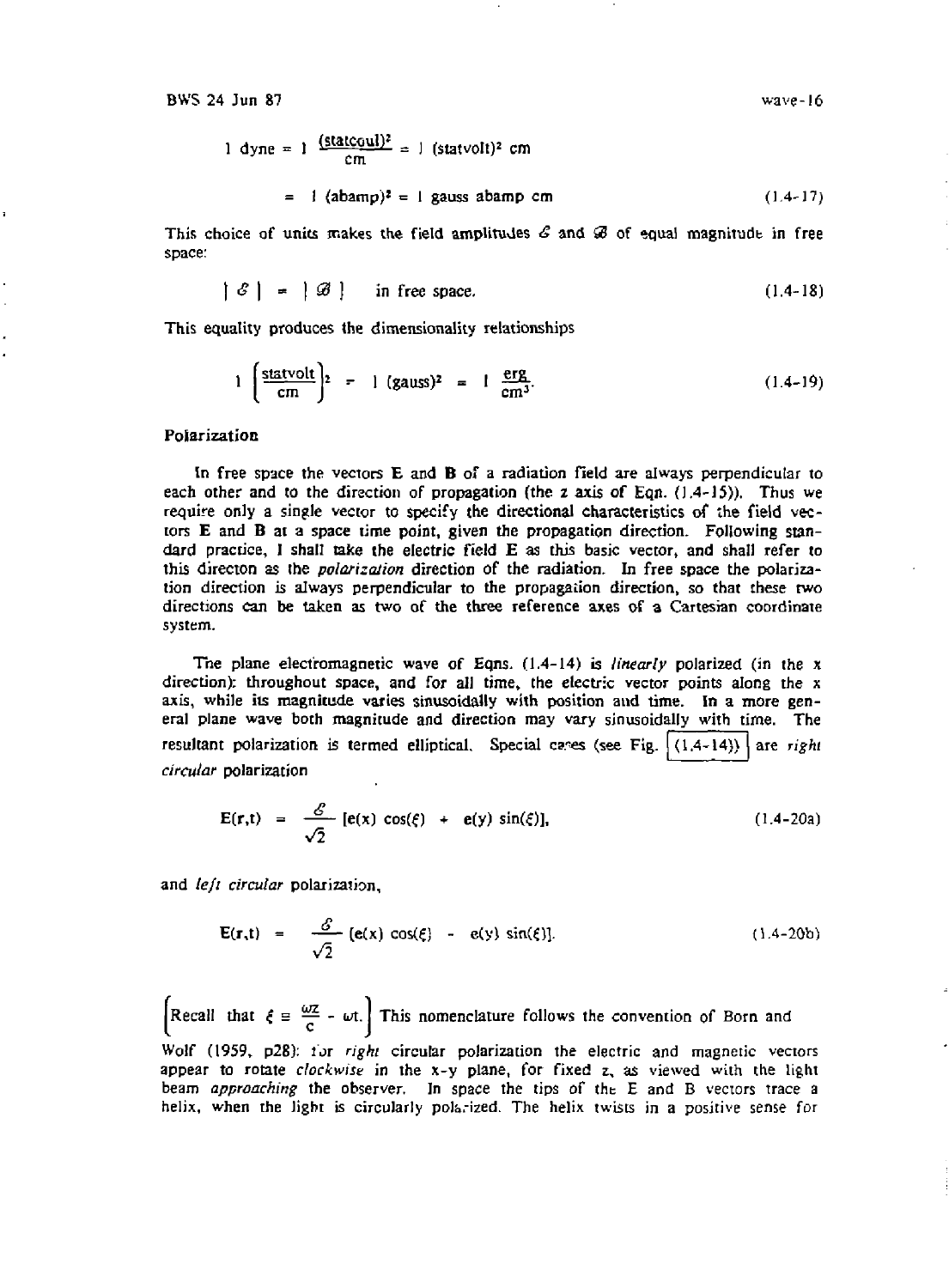left-circular polarization: left circular polarization is termed *positive helicity.* The numerical factors  $\sqrt{2}$  have been introduced in Eqns. (1.4-20) to maintain a common normalization with Eqn.  $(1.4-14)$ , so that in both cases the amplitude  $\mathcal E$  expresses the value of the time-averaged product of 2E.E.

### **Positive and Negative Frequency Components**

Although the electric field **E(r,t)** has real-valued components, it proves useful to introduce complex-valued functions to describe the spatial and temporal variation. For example, all of the waves above can be written in the form

$$
E(r,t) = \frac{1}{2} \left[ \mathcal{E} \epsilon e^{i\zeta} + (\mathcal{E} \epsilon e^{i\zeta})^* \right] = \mathcal{Re} \left[ \mathcal{E} \epsilon e^{i\zeta} \right] = \mathcal{Re} \left[ \mathcal{E} \epsilon e^{i\zeta} \right], \qquad (1.4-21)
$$

where  $k \equiv \omega/c$  and where  $\epsilon$  is an appropriate unit vector, possibly complex. By unit vector, here and elsewhere, 1 mean a vector having unit magnitude:

$$
|\epsilon|^2 = \epsilon^* \cdot \epsilon = 1, \tag{1.4-22}
$$

as do the three orthogonal Cartesian unit vectors  $e(x)$ ,  $e(y)$ , and  $e(z)$ . These expressions provide the opportunity to adjust the overall phase of the vector  $\epsilon$ ; this phase must be fixed by convention. I shall follow the choice

$$
\epsilon = e(x) \text{ or } e(y) \qquad \text{for linear polarization}
$$
\n
$$
= \frac{1}{\sqrt{2}} [e(x) - ie(y)] \equiv e(-1) \qquad \text{for } \text{right circular polarization}
$$
\n
$$
\text{(negative helicity)}
$$
\n
$$
= -\frac{1}{\sqrt{2}} [e(x) + ie(y)] \equiv e(+1) \qquad \text{for } \text{left circular polarization}
$$
\n
$$
\text{for } \text{right circular polarization}
$$
\n
$$
\text{for } \text{right circular polarization}
$$

A *{positive hehcily)*  The unit vectors  $e(\pm 1)$  are complex when the Cartesian vectors  $e(x)$  and  $e(y)$  are real. (Conversely, a representation in which the vectors  $e(\pm)$  are real makes  $e(x)$  real and

$$
e(q)^* \cdot e(q^*) = \delta(q, q^*)
$$
, for  $q, q^* = \pm 1$ . (1.4-24)

The introduction of complex exponentials allows us to write any real-valued field  $E(r,t)$  as the sum of two complex-valued vector fields,

$$
E(t) = E^{(+)}(t) + E^{(-)}(t). \qquad (1.4-25)
$$

These two vectors are complex conjugates:

 $e(y)$  imaginary.) They obey they orthogonality property

$$
\mathbf{E}^{(+)}(t) = [\mathbf{E}^{(-)}(t)]^{\dagger}.
$$
 (1.4-26)

They form, respectively, the *positive* and *negative frequency components* of the electric vector. The positive frequency part is, by definition, the portion of the field that contains the time varying exponential  $exp(-i\omega t)$ . Quite generally we can express this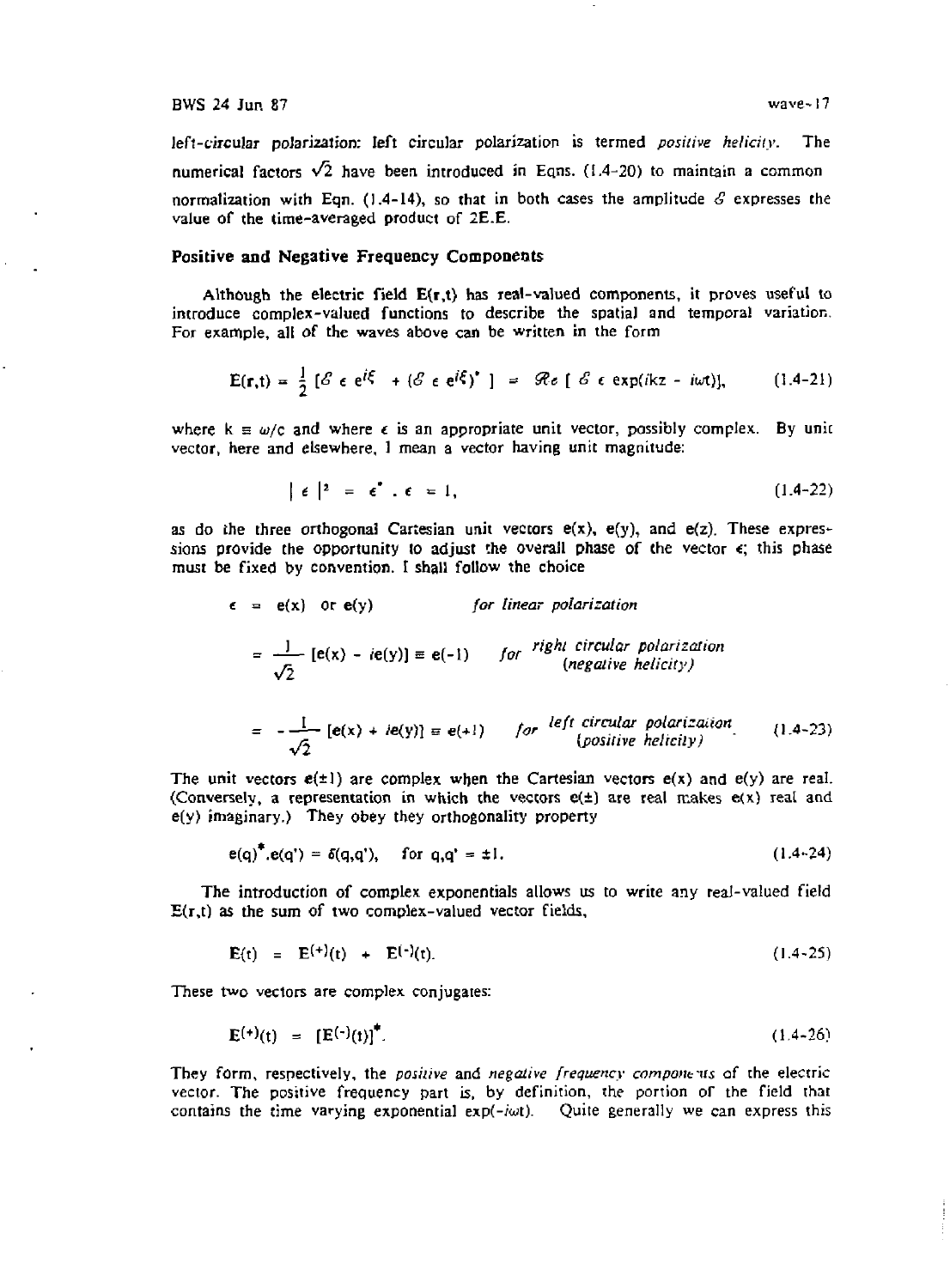complex vector as a combination of any pair of independent unit vectors in the plane perpendicular to the propagation direction. For the z-directed waves above we can write, at a fixed position,

$$
E^{(+)}(t) = \frac{1}{2} [e(x) | \mathcal{E}_x | exp(-i\delta_x) + e(y) | \mathcal{E}_y | exp(-i\delta_y)] exp(-i\omega t)
$$
  
= 
$$
\frac{1}{2} [e(x) \mathcal{E}_x + e(y) \mathcal{E}_y] exp(-i\omega t)
$$
 (1.4-27)

Here the real-valued phases  $\delta_{\mathbf{x}}$  $|\mathcal{E}_{\mathbf{x}}|$  and  $|\mathcal{E}_{\mathbf{y}}|$ and  $\delta_{\nu}$  combine with the real-valued amplitudes to produce complex-valued amplitudes  $\mathcal{E}_x$  and  $\mathcal{E}_y$ .

The electric and magnetic fields that together constitute the electromagnetic field, are each examples of three-dimensional vector fields. Such a field comprises, at each point in space, three numbers that represent field components along three independent directions. The three independent coordinates can be chosen from any convenient three-dimensional coordinate system. When the radiation is a collimated beam, as occurs with laser radiation, then it is natural to take one of the reference axes to coincide with the propagation axis. Neither the electric nor the magnetic field have components in this direction. We are left with the problem of defining complex vectors in a two-dimensional plane. Let us examine some of the means of doing this.

#### Representations of Polarization: The Jones Vector

For any fixed direction of propagation, and point in space, we require two mutually orthogonal unit vectors to describe either the electric or magnetic field vector. In general, any vector A in a two-dimensional space can be expressed as a superposition of two independent unit vectors, say e(l) and e(2). The simplest form for this expansion, appropriate when the vectors are all real], is

$$
A = A_1 e(1) + A_2 e(2). \qquad (1.4-28a)
$$

In the space of the x-y plane, the pair of vectors  $e(x)$  and  $e(y)$  or the pair  $e(+1)$  and  $e(-1)$ , or any other two independent combinations of these pairs, can serve as the unit vectors. Such an independent pair of orthogonal unit vectors is termed a set of *basis vectors.* Any vector in this two-dimensional space can be specified by two numbers (generally complex), the components  $A_n$  along two basis vectors. When we deal with complex vectors it is often convenient to write the expansion as

$$
A = A_1 e(1)^* + A_2 e(2)^* \tag{1.4-28b}
$$

so that the components are  $A_n = e(n)^* A$ . We can treat these numbers as elements of a two-component column vector (the *Jones vector)* and write Eqn. (1.4-28) as

$$
\mathbf{A} = \begin{bmatrix} \mathbf{A}_1 \\ \mathbf{A}_2 \end{bmatrix}, \quad \text{where} \quad \mathbf{e}(1) = \mathbf{e}(1)^* = \begin{bmatrix} 1 \\ 0 \end{bmatrix}, \quad \mathbf{e}(2) = \begin{bmatrix} 0 \\ 1 \end{bmatrix}.
$$
 (1.4-29)

In this representation the unit vectors are real, so there is no disciinction between Eqn.  $(1.4-28a)$  and  $(1.4-28b)$ . The values of vector components A<sub>j</sub> depend upon our choice of basis vectors — they depend upon whether j stands for the Cartesian labels  $x,y$  or the helicity labels  $+1,-1$ . Basis vectors in two different coordinate systems are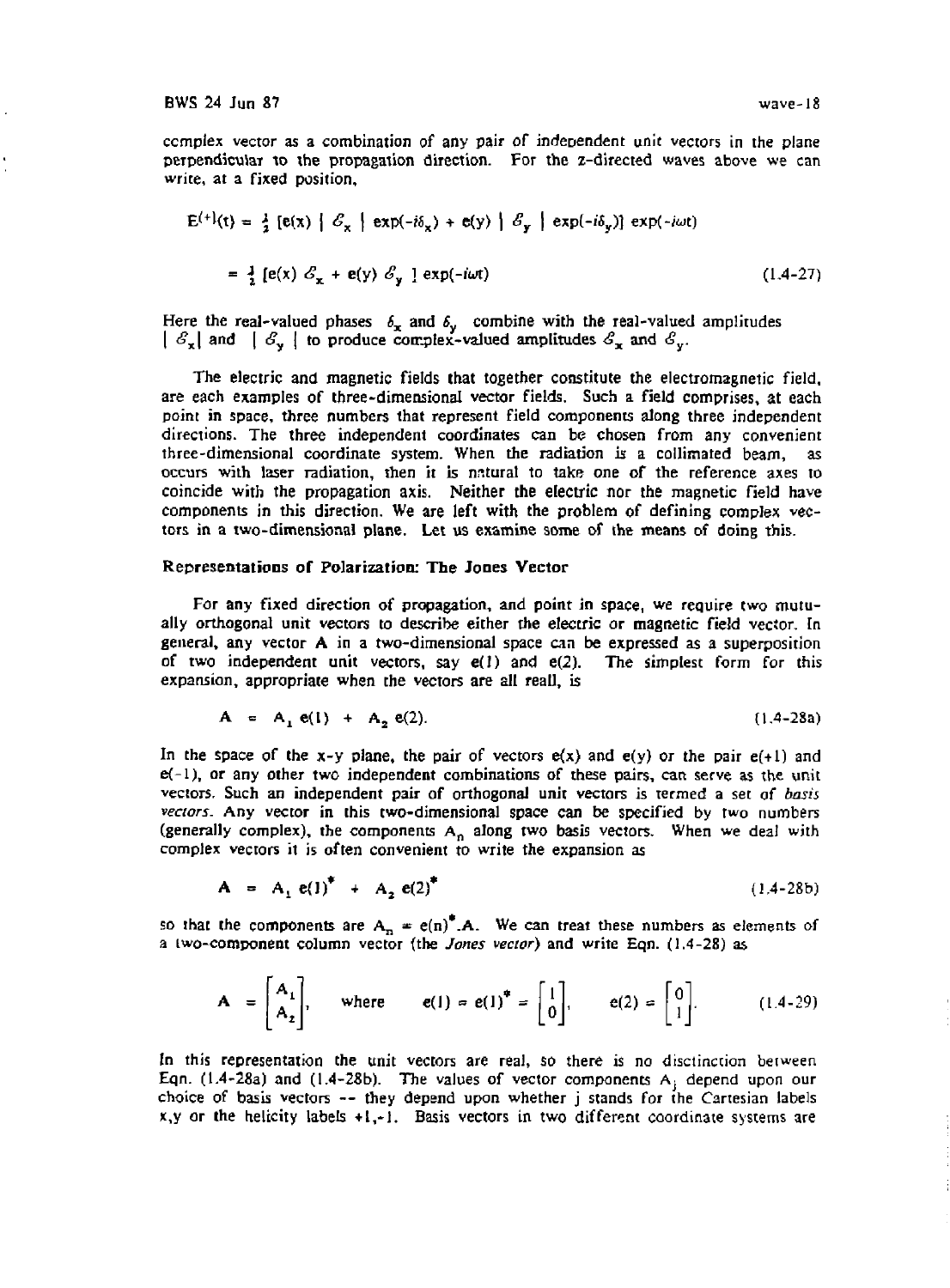#### BWS 24 Jun 87

related by means of linear equations.

$$
e(q) = \sum_{j} U_{qi} e(j), \qquad e(j) = \sum_{q} (U^{-1})_{iq} e(q) \qquad (1.4-30)
$$

For example, the basis vectors of the two reference systems  $(x,y)$  and  $(+1,-1)$  are related by the matrix equations

$$
\begin{bmatrix} e(+1) \\ e(-1) \end{bmatrix} = \frac{1}{\sqrt{2}} \begin{bmatrix} -1 & -i \\ 1 & -i \end{bmatrix} \begin{bmatrix} e(x) \\ e(y) \end{bmatrix}
$$
 (1.4-31a)

$$
\begin{bmatrix} \mathbf{e}(\mathbf{x}) \\ \mathbf{e}(\mathbf{y}) \end{bmatrix} = \frac{1}{\sqrt{2}} \begin{bmatrix} -1 & 1 \\ i & i \end{bmatrix} \begin{bmatrix} \mathbf{e}(+1) \\ \mathbf{e}(-1) \end{bmatrix} . \tag{1.4-31b}
$$

Note that the elements of the inverse matrix  $U^{-1}$  are complex conjugates of the transpose U<sup>T</sup> of the matrix U, i.e. the matrix U<sup>-1</sup> is the Hermitian adjoint of U (that is,  $U^{-1} = U^{\dagger} \equiv (U^{\dagger})^{\dagger}$ . The matrix U is therefore *unitary*. It follows that the vector components  $A_n = e(n)$ . A appearing in the equation

$$
A = \sum_{i} e(q)^{\bullet} A_{q} = \sum_{i} e(i)^{\bullet} A_{i}
$$
 (1.4-32)

share the transformation properties of the unit vectors, Eqn. (1.4-29),

$$
A_{q} = \sum_{i=x,y} U_{qi} A_{i}, \qquad A_{i} = \sum_{q=\pm 1} (U^{T})_{iq}^{\bullet} A_{q}.
$$
 (1.4-33)

When *we* taken Eqn. (1.4-28a) rather than Fqn. (1.4-28b) as the equation of expansion for a complex vector,

$$
A = \sum_{q} e(q) A^{q} = \sum_{i} e(i) A^{i}, \qquad \qquad \begin{pmatrix} \frac{1}{4} - 34 \end{pmatrix}
$$

wave-19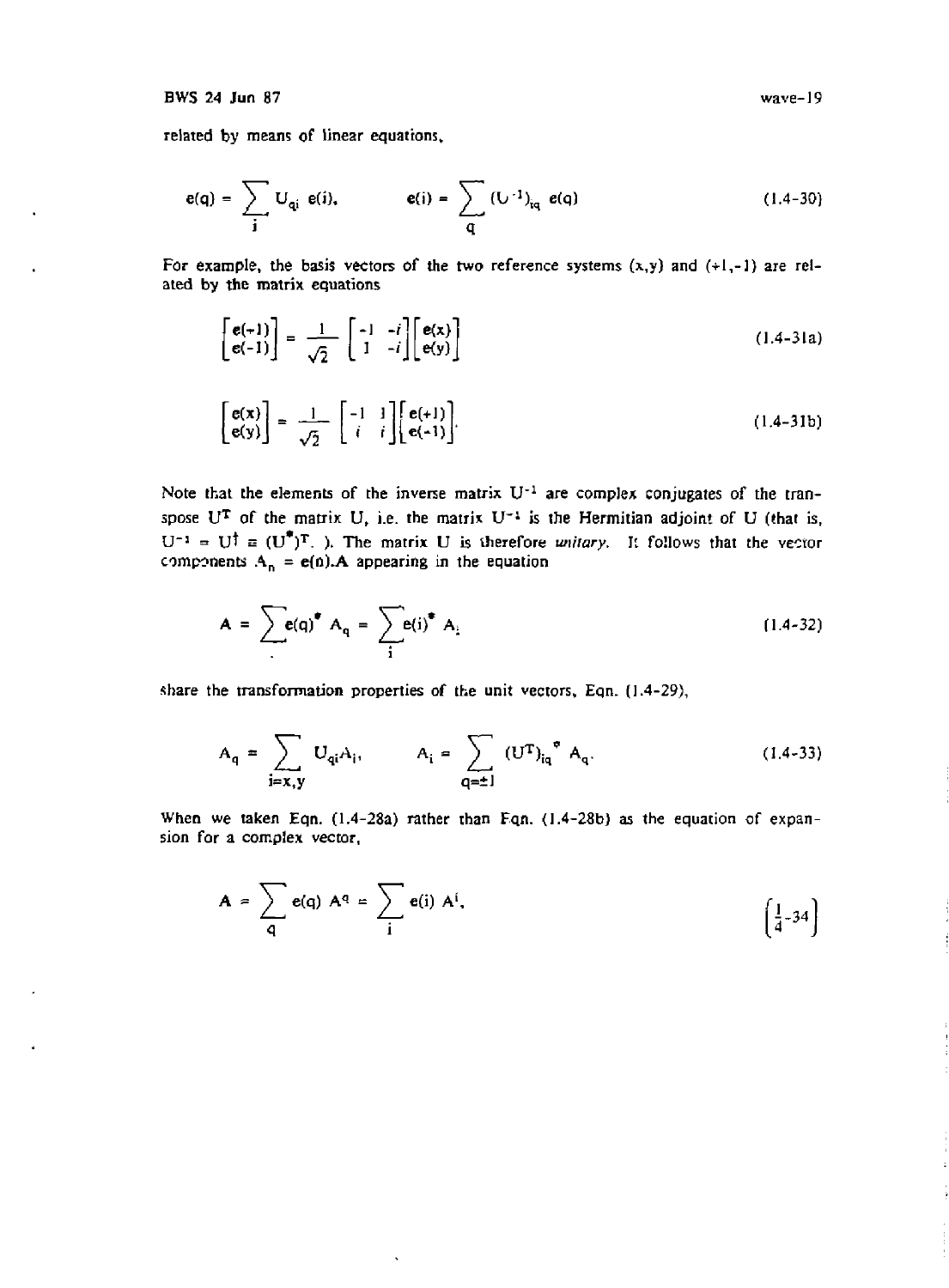the vector components  $A^q = e(q)^T A$  obey the transformation rule  $\{^4\}$ 

$$
A^{q} = \sum_{j=x,y} U_{qi}^{\dagger} A^{i}
$$
 (1.4-35)

Often the vectors of interest have complex-valued components in our chosen coordinate system. It follows that, whereas the length of a real vector  $R$  is obtained from the square root of the scalar product R.R, the scalar product A.A will, in general, be a complex number. In place of  $R.R$  as a measure of length we require the scalar product of A and  $A^T$ . This scalar product yields the sum of the absolute squares of components:

$$
A^* . A = |A|^2 = |A_1|^2 + |A_2|^2 = \sum_j A_j A_j^*.
$$
 (1.4-36)

When we represent A as a column vector we can construct this sum as the matrix product of A and the complex-conjugated row vector  $(A^T)^T$ . This row vector is just the Hermitian adjoint of the column vector A:

$$
A^* A = A^{\dagger} A = [A_1^*, A_2^*] \begin{bmatrix} A_1 \\ A_2 \end{bmatrix}
$$
 (1.4-37)

Table  $\vert$  1.4-1  $\vert$  exhibits examples of common unit vectors in this notation, using a basis of Cartesian vectors.

### Dirac Notation

It often proves useful to employ the Dirac notation |A> to denote a column vector A, whose components along basis vectors  $e(j)$  are the numbers  $A_j$ . Dirac notation allows us to simplify the typography for unit vectors by writing  $e(+1) = |+1\rangle$  or  $e(x)$  $=$   $(x>$  or generally  $e(j) = |j>$ . In this notation Eqn. (1.4-28) reads

$$
A > = A_1 \{ 1 > + A_2 \} 2.
$$
 (1.4-38)

We use the notation  $\langle A \rangle$  to denote the Hermitian adjoint of the column vector  $|A \rangle$ , that is, <A| is the row vector with elements  $A_i^{\dagger}$ . With this notation the scalar product of two vectors is denoted  $\langle A|B \rangle$ :

<sup>&</sup>lt;sup>†</sup>] *footnote*: The distinction here is between covariant components A<sub>q</sub> and contravariant components *At.*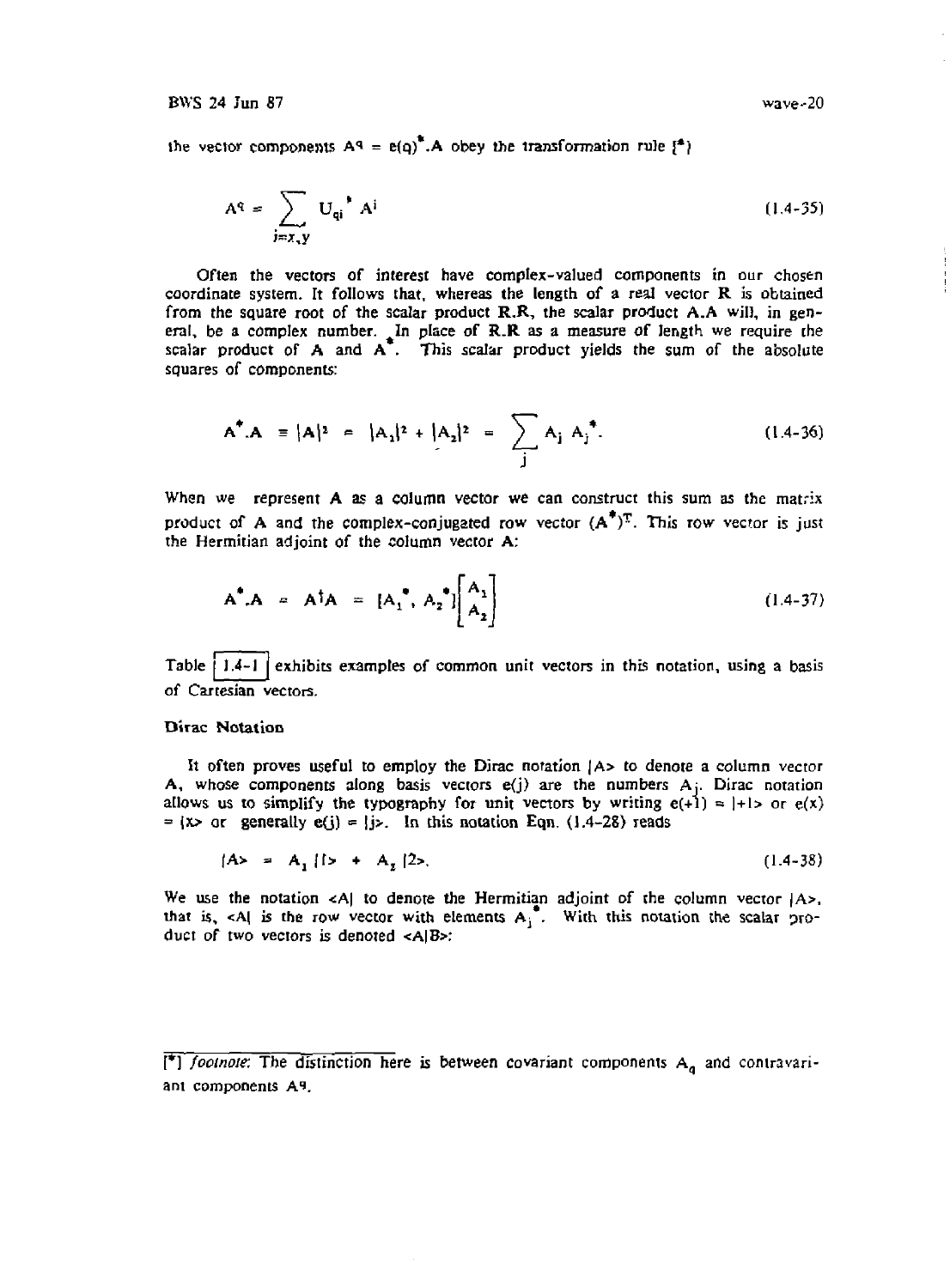$$
\langle A|B \rangle = \sum_{j} A_j^* B_j. \qquad (1.4-39)
$$

The component  $[{}^*]$  A<sub>n</sub> appearing in Eqn. (1.4-36) is, in Dirac notation, A<sub>n</sub> = <n|A>. The orthogonality property of unit vectors becomes, in Dirac notation,

$$
\langle j|j'\rangle = \delta(j,j') \qquad (1.4-40)
$$

where  $\delta(j, j')$  is the Kronecker delta and where j and j' may be elements of the index pairs  $(x,y)$ ,  $(+1,-1)$ , or any other appropriate orthogonal labels. In Dirac notation the transformation coefficients for basis vectors, Eqn. (1.4-32). become

$$
U_{ai} = (i|q), \qquad (U^{-1})_{ia} = (q|i) = (i|q)^{\dagger}
$$
 (1.4-41)

where  $j=x,y$  denotes a Cartesian index and  $q=\pm 1$  denotes a helicity index.

#### Representations or Polarization: The Poincare Sphere

We have noted the possibility of choosing as basis vectors the vectors  $|x\rangle$  and  $|y\rangle$ , representing two orthogonal linear polarizations, or the alternative pair  $|+1\rangle$  and  $|-1\rangle$ , representing two independent circular polarizations (helicities). How can we introduce more general pairs of basis vectors, representing orthogonal states of elliptical polarization intermediate between linear and circular polarization/

One possibility is to introduce unit vectors parameterized by two angles  $\theta$  and  $\phi$ , with ranges  $0 \le \theta \le \pi$  and  $0 \le \phi < 2\pi$ , through the definitions

$$
|\theta,\phi\rangle = \exp\left(\frac{i\phi}{2}\right)\cos\left(\frac{\theta}{2}\right)|-1\rangle - \exp\left(-\frac{i\phi}{2}\right)\sin\left(\frac{\theta}{2}\right)|+1\rangle \tag{1.4-43}
$$

$$
|\pm 1\rangle = \pm \frac{1}{\sqrt{2}} [ |x\rangle \pm i|y\rangle ] \qquad (1.4-44)
$$

The two angles *0* and *4>* define a direction in an *abstract oace* of three dimensions. Let us denote the Cartesian axes in this abstract space as  $1,2,3$  (corresponding to the triad of axes  $x, y, z$ , with the 3 axis aligned vertically and the 1,2 plane horizontal. Let us consider a sphere of unit radius in this abstract space. Then the angles  $\theta$  and  $\phi$ defire a point on this sphere. Figure  $|1.4 -1|$  (after O'Neil, 1963 or Glauber, 1986) depicts this *Poincare sphere*. The north pole of this sphere,  $\theta = 0$ , corresponds to negative helicity (right-circular polarization), and the south pole,  $\theta = \pi$ , corresponds to positive helicity (left-circular polarization). The equatorial plane,  $\theta = \pi/2$ , corresponds to various types of linear polarization. Specifically, the positive 1 axis,  $\phi = 0$ , repre-

<sup>[\*]</sup> *footnote:* The <n|A> are contravariant components; it is the covariant components  $\langle A|D \rangle$  =  $\langle A|A \rangle$  that share the transformation properties  $|Q \rangle = \sum U_{\alpha i}$  (j) of the basis vectors.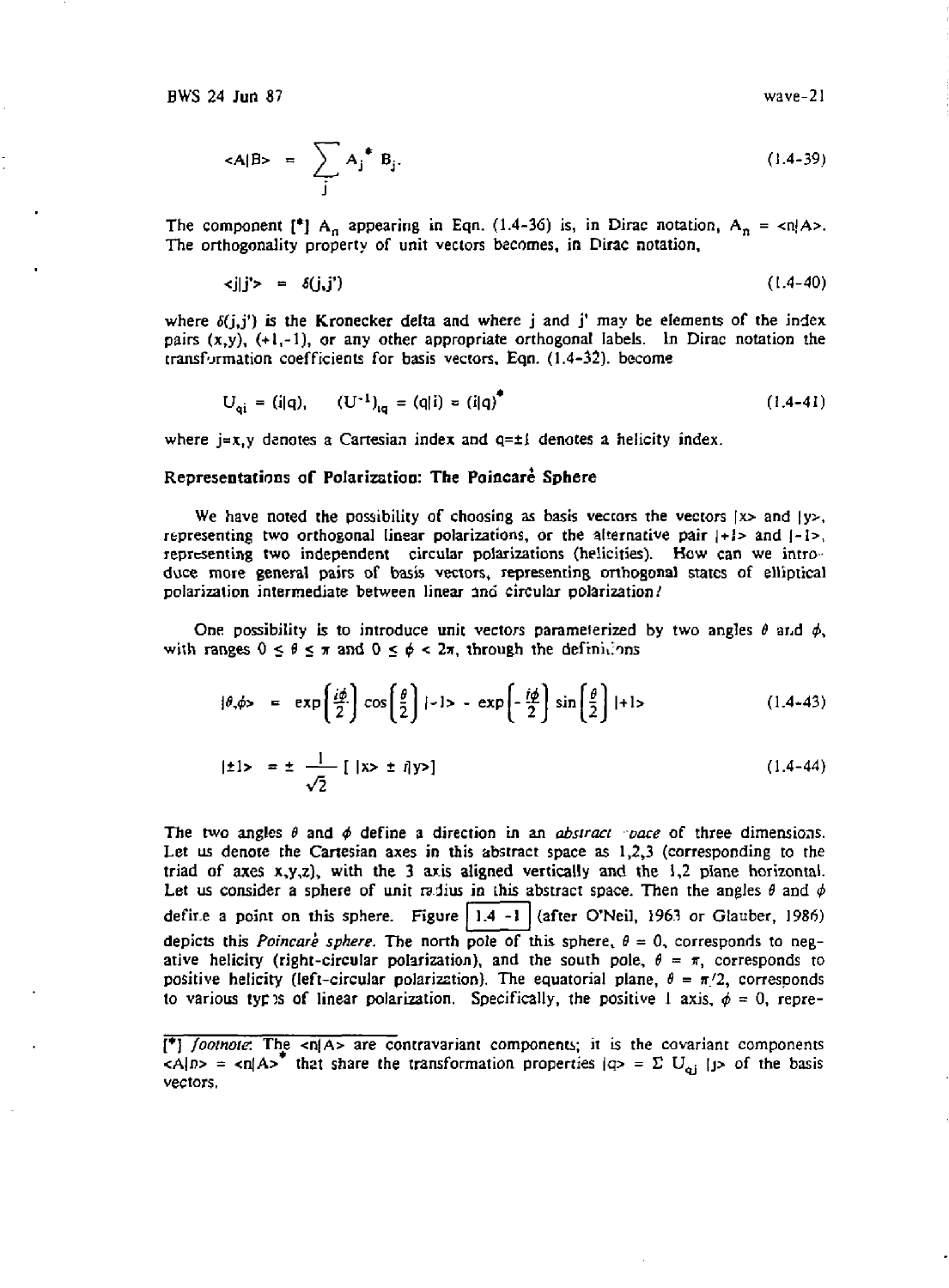J.

sents polarization along the x axis (horizontal linear polarization), whereas the negative i axis,  $\phi = \pi$ , represents polarization along the y axis (vertical linear polarization). Table 1.4-1 exhibits these cases. With  $\phi$  fixed at  $\phi = 0$ , the vector  $\frac{\theta_1 \phi_2}{\phi_1 \phi_2}$  can describe horizontal or vertical linear polarization, as well as right or left circular polarization, and a rangs of elliptic polarizations. However, any single-parameter family of vectors does not include all possible polarizations. The set with  $\phi = 0$ , for example, omits linear polarization in directions other than vertical and horizontal. The most general polarization requires two angles for its specification.

We can recognize that any two diametrically opposed points on the sphere represent orthogonal polarizations. Any two such antipodal points provide angles with which to define a pair of basis vectors for elliptically polarized light. The transformation from one pair of vectors to another orthogonal pair may be regarded as the product of two matrix multiplications:

$$
\begin{bmatrix} \epsilon^*_{+1} \\ \epsilon^*_{-1} \end{bmatrix} = \begin{bmatrix} \cos\left(\frac{\theta}{2}\right) & -\sin\left(\frac{\theta}{2}\right) \\ \sin\left(\frac{\theta}{2}\right) & \cos\left(\frac{\theta}{2}\right) \end{bmatrix} \begin{bmatrix} \exp\left(\frac{i\phi}{2}\right) & 0 \\ 0 & \exp\left(-\frac{i\phi}{2}\right) \end{bmatrix} \begin{bmatrix} \epsilon_{+1} \\ \epsilon_{-1} \end{bmatrix} \equiv D(\theta, \phi) \begin{bmatrix} \epsilon_{+1} \\ \epsilon_{-1} \end{bmatrix}.
$$
 (1.4-45)

The resulting  $2x2$  unitary matrix  $D(\theta, \phi)$  is a two-dimensional representation of the three-dimensional rotation group. (Section  $\int$ §17.5 discusses the properties of this unitary matrix as a special case of more general  $(2j+1)$ -dimensional matrix representations of rotations. The two-dimensional case is a representation of  $j = \frac{1}{2}$ )

## Time Averages

Conventional light sources, such as sunlight or fluorescent lamps, produce superpositions of waves traveling into a range of directions and with a range of frequencies. When collimated into directed beams, the phases and polarization directions of such waves vary randomly with time. Suitable optical devices can impose polarization upon any such beam (cf. O'Neil, 1963). That is, the eiectric vector of a suitably prepared beam will maintain a well-defined phase relationship during the course of time. Let us consider the traditional means of parameterizing such polarization.

We begin with the notion of time averaging. Let the symbol { ... ) denote a time aveiage, over a time jniervai 2T sufficiently long to include optical cycles as well as thermal fluctuations:

$$
\{ F(t) \} = \frac{1}{2T} \int_{-T}^{+T} dr \ F(t+ \tau). \tag{1.4-46}
$$

With this definition the time average of a sinusoidally varying quantity, such as a component of the electric field, is zero:

$$
\{ \mathbf{E}(t) \} = \{ \mathbf{E}^{(+)}(t) \} = \{ \mathbf{E}^{(-)}(t) \}
$$
 (1.4-47)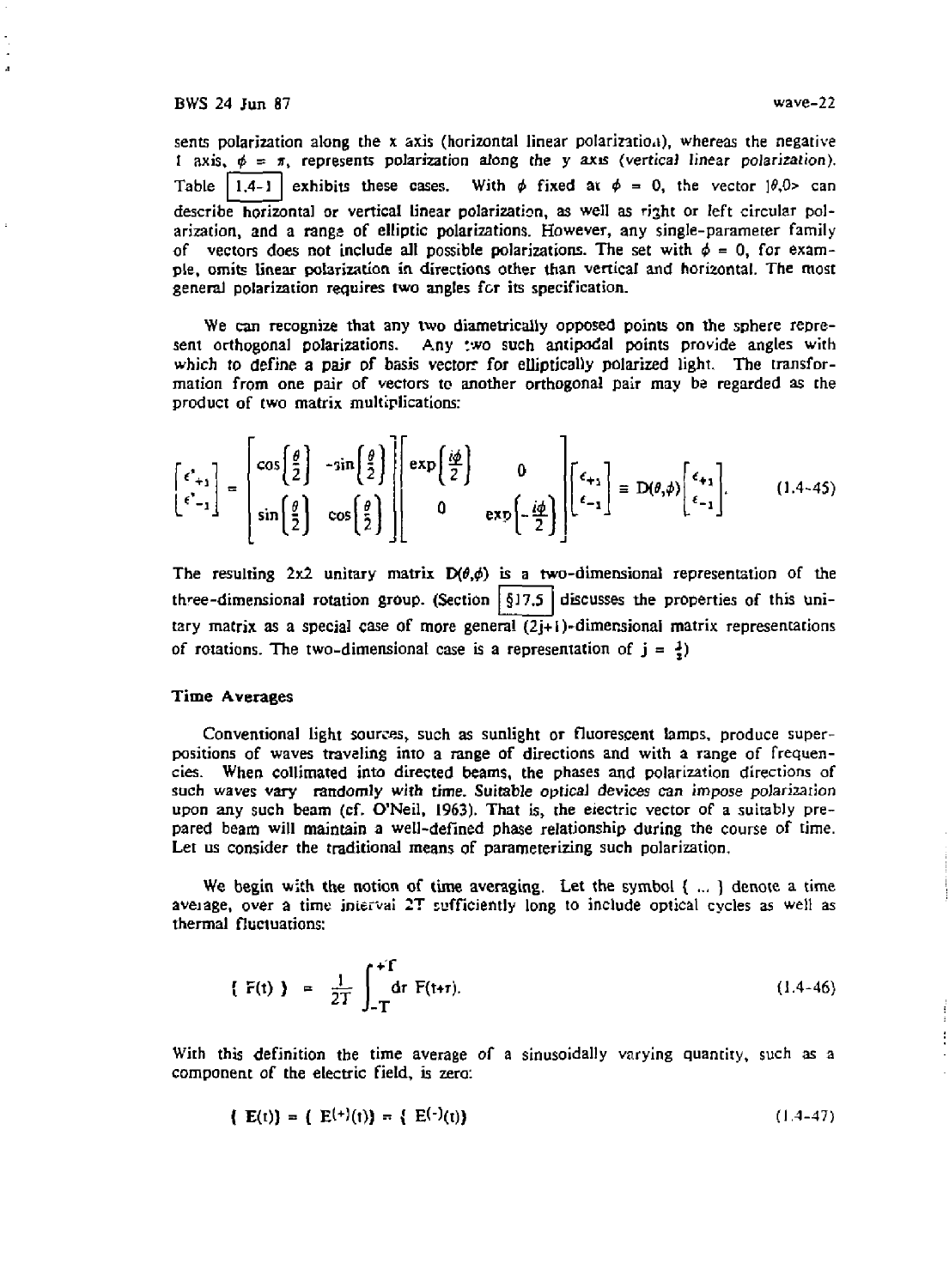Periodic functions are an example of *stationary* processes, processes for which the time average is independent of the time t about which the average centers. To obtain nonzero averages of electromagnetic quantities we must consider bilinear combinations of field components. The decomposition into positive and negative frequency components proves particularly useful for such averages.

## **Connection: Fields and Intensity**

The macroscopic radiation characteristics u(w) and **t** are related to time averages of bilinear products of the microscopic electric and magnetic fields  $E = E(r,t)$  and B =  $B(r,t)$ . As we shall discuss in Section  $\frac{50}{9}$ . an electromagnetic field in regions away from any matter (i.e., a free radiation field) has mean energy density given by the expression (in Gaussian cgs units)

$$
\int_{A} d\omega \ \tilde{u}(\omega) = \frac{1}{8\pi} \left( E^2 + B^2 \right). \tag{1.4-48}
$$

The instantaneous flux of electromagnetic energy is g'p'en by the *Poynting vector* 

$$
S = \frac{C}{4\pi} E \times B \tag{1.4-49}
$$

This vector is c times the momentum density of the electromagnetic field. The magnitude of the vector S gives the rate of energy flow, while the direction of the vector specifies the direction of the energy flow. The intensity of radiation (or rate of energy flow per unit area) is the time averaged magnitude of the Poynting vector

$$
\int d\omega \, I(\omega) = | \{ S \} | = \frac{c}{4\pi} | \{ E \times B \} |.
$$
 (1.4-48)

Equation (1.4-43) provides the basic connection between radiation intensity (a macroscopically adjustable variable) and field vectors (employed in microscopic descriptions of the radiation-matter interaction). For a plane wave it leads to the result

$$
I = \int d\omega I(\omega) = \frac{c}{8\pi} \{ E^2 + B^2 \} = \frac{c}{4\pi} \{ E^2 \}, \qquad (1.4-49)
$$

where the last expression uses the fact that (in cgs units) the E and B fields have equal magnitudes. For the plane waves of Eqn. (1.4-10) the intensity is

$$
I = \frac{c}{8\pi} \mid \mathcal{E} \mid^2. \tag{1.4-50}
$$

This expression employs Gaussian cgs units. For numerical evaluation one requires the conversion factors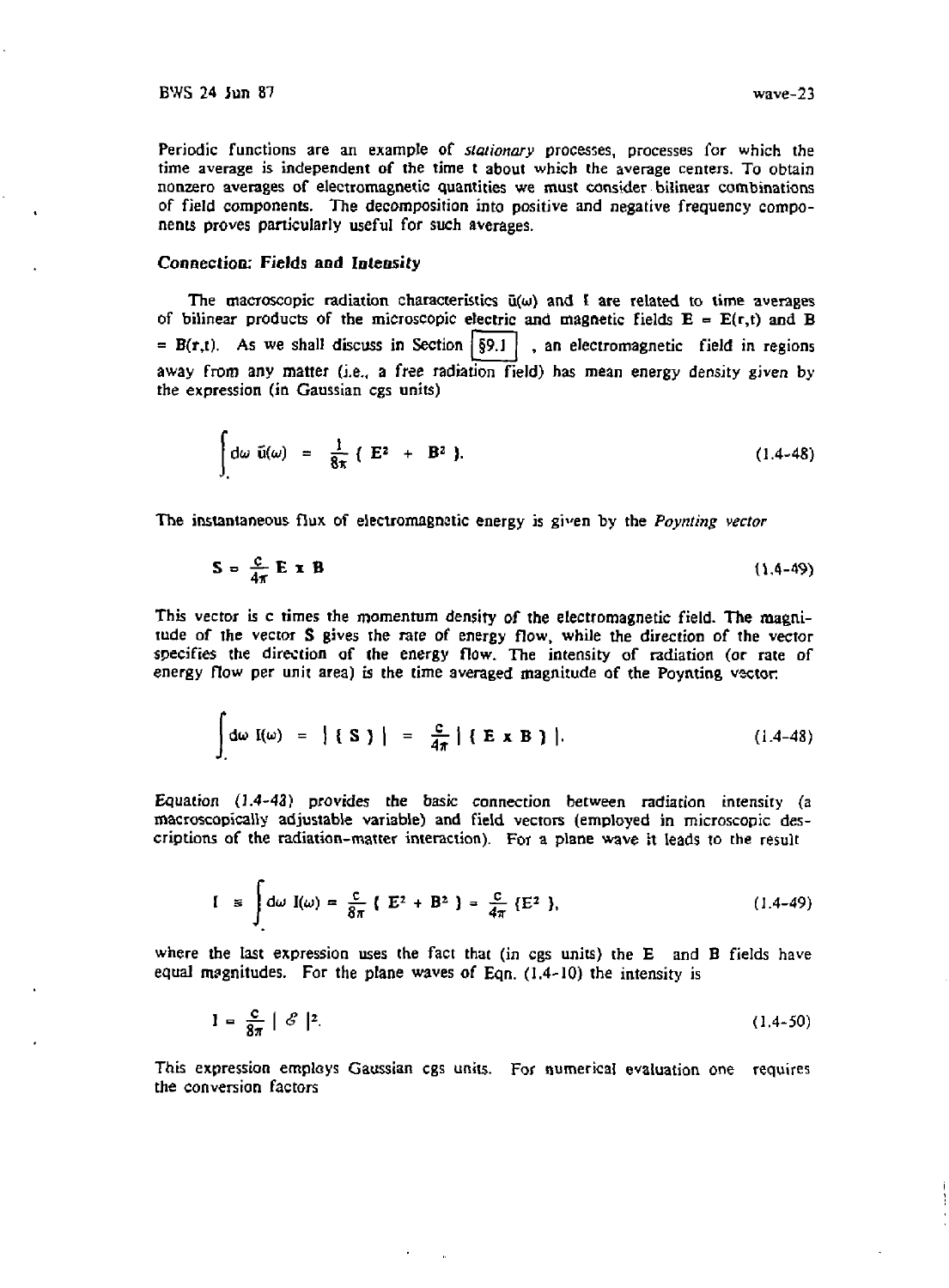$$
1 \frac{\text{erg}}{\text{cm}^3} = \left[1 \frac{\text{statvolt}}{\text{cm}}\right]^2 = 8.982 \times 10^4 \frac{\text{volt}^2}{\text{cm}^2}.
$$
 (1.4-51)

From these results we deduce the electric field that corresponds to given intensity:

$$
S \text{ [volt / cm]} = 27.4682 \sqrt{\text{I}[\text{watts / cm}^2]}.
$$
 (1.4-52)

## Partial Polarization: The Statistical Matrix

Let us consider a nearly monochromatic plane wave propagating along the z direction, as described by the electric field of Eqn. (1.4-27). This electric field originates in radiation from a distribution of atoms in the radiation source. To the extent that the individual source atoms are independent, and are subject to random interruptions and motions, the field from the composite source will «ary randomly with time. In particular, the two phases  $\delta_i$  and the two real-valued amplitudes  $\mathcal{S}_i$  may fluctuate ran lomly in time. We readily obtain the following results for time averages:

$$
\{ E^{(+)}(t).E^{(+)}(t) \} = \{ E^{(-)}(t).E^{(-)}(t) \} = 0
$$
 (1.4-53)

$$
2 \{ E^{(-)}(t).E^{(+)}(t) \} \{ E(t)^2 \} = \frac{3}{2} \{ | \mathcal{S}_x |^2 + | \mathcal{S}_y |^2 \}.
$$
 (1.4-54)

We are interested in specifying the way in which the field vectors at a given spatial point maintain their correlation with time. For that purpose we need to consider time averages of various combinations of Cartesian components of the electric field. Let us continue using the field description of Eqn. (1.4-27) and introduce the following array of time-averaged electric-field amplitude pairs (the denominator is introduced to supply the normalization  $\rho_{xx} + \rho_{yy} = 1$ ):

$$
\rho_{ij} = (\rho_{ji})^* = \{ \mathcal{S}_i(t) \mathcal{S}_i(t)^* \} / \{ 2E^2 \}.
$$
 (1.4-55)

The four complex numbers  $p_i$ , termed the *coherence matrix*, embody basic statistical information about the polarisation properties of the radiation at a given location in space and time. They form the elements of a  $2x2$  Hermitian matrix,  $\rho$ , with unit trace. This matrix is an elementary example of a *statistical matrix* (or *density matrix) .* Table 1.4-1 exhibits the coherence matrix (in a Cartesian basis) for the several examples of polarization considered previously.

## The Field Polarization Tensor

We defined the statistical matrix as an average of products of two electric field components. This definition is a special case of the more general coherence matrix [\*)

<sup>[\*]</sup> *footnote.* This expression places the fields in *normal order,* with positive frequency components to the right of negative frequency components, as is customary in quantum optics.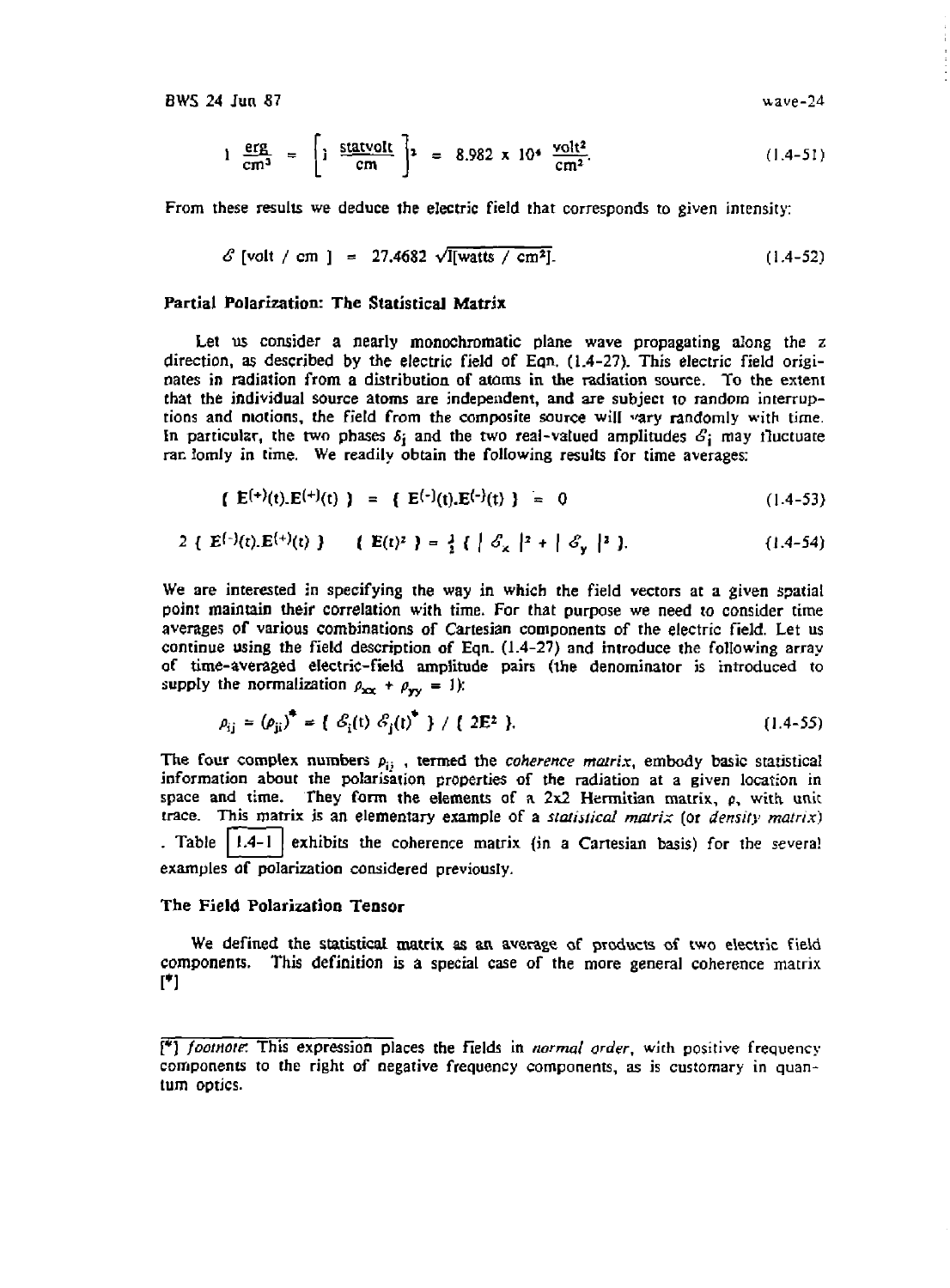$$
\rho_{\lambda,\lambda'} = \{ e(\lambda'), E^{(-)}(t)E^{(+)}(t).e(\lambda)^{*} \} \; 2/\{ E(t)^{2} \} \; , \tag{1.4-56}
$$

where  $\lambda$  and  $\lambda'$  are any pairs of labels appropriate to unit vectors. The scalar products of the unit vectors and the fields can be written explicitly in terms of Cartesian components for the several vectors. The unit vectors are not affected by the averaging, and hence we can write

$$
\rho_{\lambda_i \lambda'} = \sum_{\mathbf{i} \mathbf{j}} e_{\mathbf{i}}(\lambda^*) e_{\mathbf{j}}(\lambda)^{\bullet} \quad (\mathbf{E}_{\mathbf{i}}^{(-)}(\mathbf{t}) \mathbf{E}_{\mathbf{j}}^{(+)}(\mathbf{t}) + 2 / (\mathbf{E}(\mathbf{t})^2) \tag{1.4-5?}
$$

This is an example of a scalar relationship between two second rank tensors, or dyadics. The unit vectors form a dyadic  $\epsilon = e(\lambda')e(\lambda)$ , with Cartesian components

$$
\epsilon_{ii}(\lambda^*,\lambda) = e_i(\lambda^*)e_i(\lambda)^*, \qquad (1.4-58)
$$

while the pair of field components form another dyadic. Thus we can write

$$
\rho_{\lambda_i \lambda'} = \sum_{ij} \epsilon_{ij}(\lambda', \lambda) \{ E_i^{(-)}(t) E_j^{(+)}(t) \} 2 / (E(t)^2)
$$
  
=  $\epsilon(\lambda', \lambda) : \{ E^{(-)}(t) E^{(+)}(t) \} 2 / \{ E(t)^2 \} .$  (1.4-59)

The colon in the second line is an abbreviation for the component summation of the first line. The connection between different representations is

$$
\rho_{\lambda,\lambda'} = \sum_{ij} U_{\lambda i}^* \rho_{ij} (U^T)_{j\lambda'}, \quad \rho_{ij} = \sum_{\lambda \lambda'} (U^T)_{i\lambda} \rho_{\lambda \lambda'} U_{\lambda' j}^* \qquad (1.4-60)
$$

where U is the matrix that transforms the basis vectors, as in Eqn. (1.4-30);

$$
e(\lambda) = \sum_{i} U_{\lambda i} e(i). \tag{1.4-61}
$$

## Representations of Polarization: The Stokes Parameters

The statistical matrix comprises four complex numbers. The numbers are not entirely independent, however. We can replace these numbers by four real-valued numbers. Let us introduce a normalizing constant *&* and define the four real-valued *Stokes parameters*  $s_0$ ,  $s_1$  and  $s_2$ ,  $s_3$  by the formulas (cf. ONeil, 1963)

$$
\mathbf{s}_0 = \left\{ \left| \mathcal{E}_{\mathbf{x}} \right|^{2} + \left| \mathcal{E}_{\mathbf{y}} \right|^{2} \right\} \mathcal{F} / 2(\mathbf{F}^2) = \left( \rho_{\mathbf{x} \mathbf{x}} + \rho_{\mathbf{y} \mathbf{y}} \right) \mathcal{F} \tag{1.4-62a}
$$

$$
\mathbf{s}_{1} = \{ \mid \mathcal{E}_{\mathbf{x}} \mid \mathbf{z} - \mid \mathcal{E}_{\mathbf{y}} \mid \mathbf{z} \} \mathcal{J} / 2(\mathbf{E}^{\mathbf{z}}) = (\rho_{\mathbf{x} \mathbf{x}} - \rho_{\mathbf{y} \mathbf{y}}) \mathcal{J} \tag{1.4-62b}
$$

Ť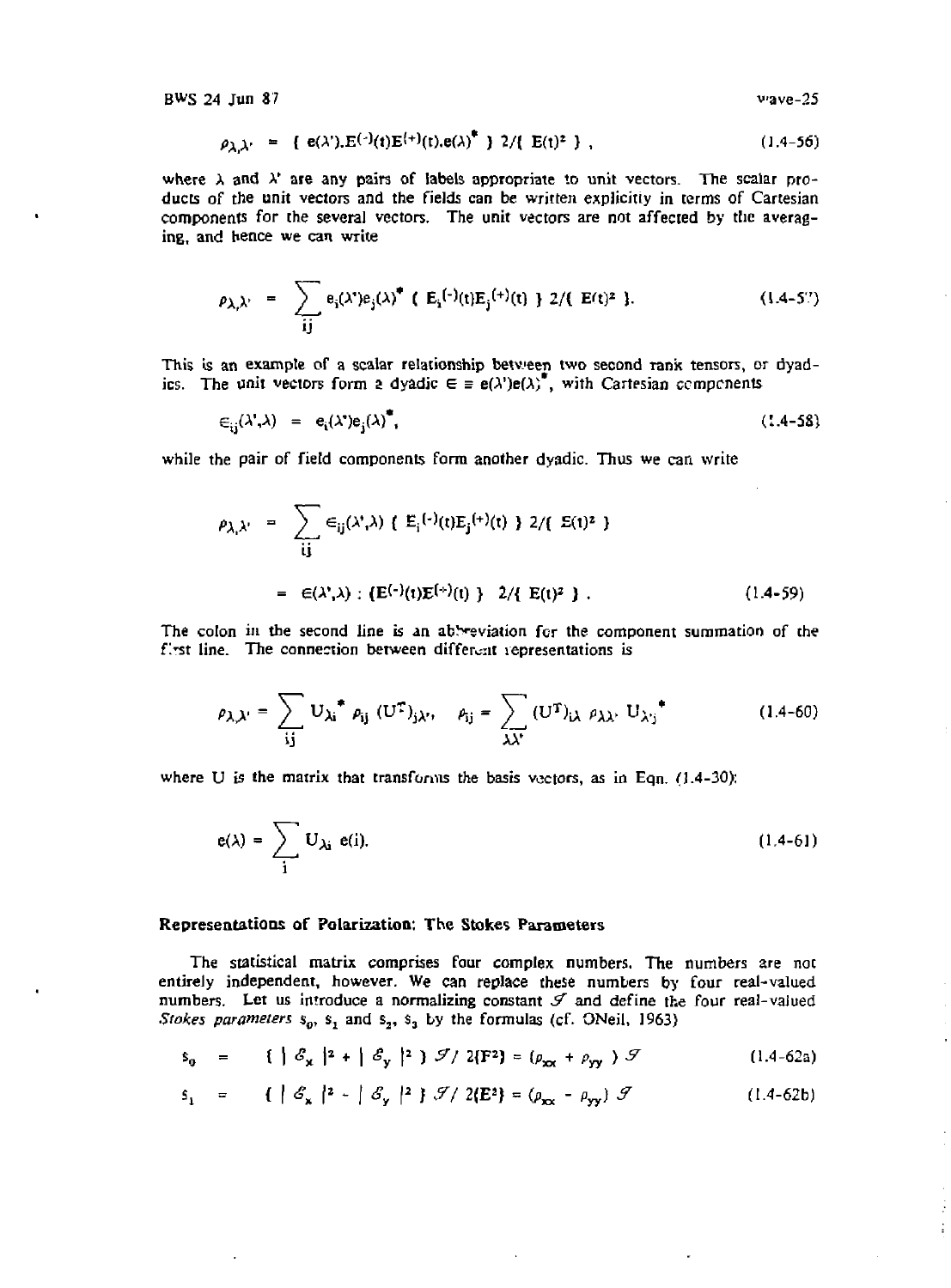BWS 24 Jun 87

$$
s_{z} + is_{3} = 2\left(\begin{array}{c} \mathcal{E}_{y}^{*} & \mathcal{E}_{x} \end{array}\right) \mathcal{J}/2\left(\mathbf{E}^{2}\right) \approx 2\rho_{xy} \mathcal{J}
$$
\n
$$
= 2\left(\begin{array}{c} \mathcal{E}_{x} \end{array}\right) \exp\left(-i\delta_{x} + i\delta_{y}\right) \left|\mathcal{E}_{y}\right| \mathcal{J}/2\left(\mathbf{E}^{2}\right). \tag{1.4-62c}
$$

The definitions can also be expressed in terms of helicity components, as in the formulas

$$
s_0 = \{ |S_{-1}|^2 + |S_{+1}|^2 \} \mathcal{I}/2(E^2) = (\rho_{+1,+1} + \rho_{-1,-1}) \mathcal{I}
$$
 (1.4-63a)

$$
s_3 = \{ |S_{-1}|^2 - |S_{+1}|^2 \} \mathcal{F} / 2(E^2) = (\rho_{-1,-1} - \rho_{+1,+1}) \mathcal{F}. \tag{1.4-63b}
$$

The connection between Stokes parameters  $s_i$  and elements of the coherence matrix depends upon the choice of basis vectors. For the two choices discussed above it is

$$
\mathcal{F}\left[\begin{matrix} \rho_{xx} & \rho_{xy} \\ \rho_{yx} & \rho_{yy} \end{matrix}\right] = \frac{1}{2} \begin{bmatrix} s_0 + s_1 & s_2 - is_3 \\ s_2 + is_3 & s_0 - s_1 \end{bmatrix}, \quad \mathcal{F}\left[\begin{matrix} \rho_{+1,+1} & \rho_{+1,-1} \\ \rho_{-1,+1} & \rho_{-1,-1} \end{matrix}\right] = \frac{1}{2} \begin{bmatrix} s_0 - s_1 & -s_1 + is_2 \\ -s_1 - is_2 & s_0 + s_3 \end{bmatrix}.
$$
\n(1.4-64)

The Stokes parameters can be regarded as the components of a four-dimensional *Stokes vector* s. Two choices for the normalization  $\mathcal{F}$  prove useful. With  $\mathcal{F} = 2(E^2)$  $c/4\pi$  the Stokes parameter s<sub>o</sub> becomes the radiation intensity I. (With this normalization the four Stokes parameters  $s_0$ ,  $s_1$ ,  $s_2$ , and  $s_3$  are sometimes denoted I, Q, U, V). An alternative normalization is  $\mathcal{F} = 1$ , which makes  $s_0 = 1$ , and corresponds to a ray of unit intensity.

#### Stokes Parameters as Observables

The Stokes parameters that describe a light ray may be determined by six simple measurements of the intensity *of* light that passes through two types of optical element (cf. ONeill). One element is a *polarizer* that passes radiation only with linear polarization along a direction that makes an angle *0* with the x axis. The other element is a *phase compensator* that retards the phase of y polarization by *S* relative to the x polarization. For example, a quarter-wave plate (a compensator with  $\delta = \pi/2$ ) converts light that is polarized at  $45<sup>0</sup>$  into right circular polarization. By measuring the intensity  $I(\theta,\delta)$  that emerges from a combination of polarizer and compensator, one determines the Stokes parameters as (cf. Born and Wolf p551)

$$
s_0 = 1 = I(0^0, 0) + I(90^0, 0) = total
$$
  
\n
$$
s_1 = Q = I(0^0, 0) - I(90^0, 0) = excess 0^0 linear
$$
  
\n
$$
s_2 = U = I(45^0, 0) - I(135^0, 0) = excess 45^0 linear
$$
  
\n
$$
s_3 = V = I(45^0, \pi/2) - I(135^0, \pi/2) = excess right circ. (negative helicity).
$$

Apart from  $s_{\rm p}$ , each of these parameters expresses the excess of one sense of polarization over the orthogonal polarization. Similarly, light with specified Stokes parameters may be prepared by means of suitable polarizing filters and optical elements. Thus the Stokes parameters represent a complete set of observable polarization properties of

wave-26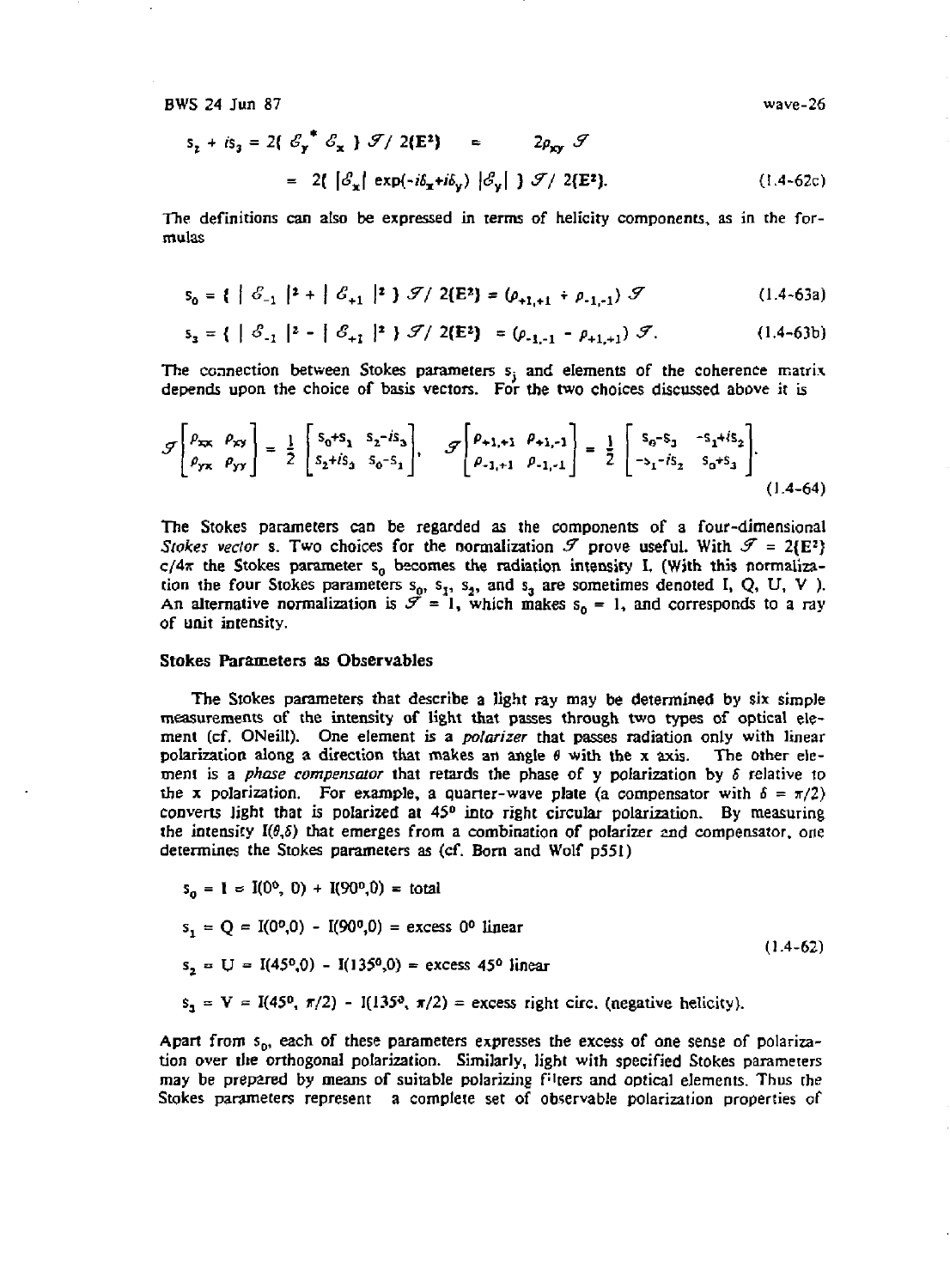light rays [\*].

# Complete and Partial Polarization

For any choice of normalization the four Stokes parameters satisfy the constraining inequality

$$
(s_0)^2 \ge (s_1)^2 + (s_2)^2 + (s_3)^2. \tag{1.4-63}
$$

If the radiation maintains a fixed phase difference  $\delta = \delta_{\bf x} - \delta_{\bf y}$ , the radiation is completely polarized. The components of the Stokes vector then have the property

$$
s_0^2 = s_1^2 + s_2^2 + s_3^2 \tag{1.4-64}
$$

Specific examples of completely polarized radiation, with the normalization  $s_0 = 1$ , are given in Table  $|1.4-1|$ 

Generally the wave trains that comprise a ray do not maintain a constant phase relationship as time progresses. As a consequence, the radiation is only partially polarized. The most extreme case occurs when the two squared electric-field amplitudes have equal averages, so that  $s<sub>1</sub> = 0$ , and concurrently the phases average to zero, so that  $s_2 = s_3 = 0$ . Such radiation is *completely unpolarized* light. It has Stokes vector  $[s_0, 0, 0, 0]$  and statistical matrix (in any reference system)

$$
[\rho(\text{unpol})] = \frac{1}{2} \begin{bmatrix} 1 & 0 \\ 0 & 1 \end{bmatrix}.
$$
 (1.4-65)

To parameterize intermediate cases of partial polarization one introduces the *degree of polarization, p*, defined as

$$
p = \frac{\sqrt{5_1^2 + 5_2^2 + 5_3^2}}{5_0},
$$
 (1.4-66)

and with values in the range  $0 \le p \le 1$ . Any statistical matrix  $p$  describing the polarization properties of a light ray can be expressed as a multiple of the matrix  $\rho$ (unpol) and a matrix representing completely polarized light, *p{poi):* 

$$
\rho = (1-p) \rho(\text{unpol}) + \rho \rho(\text{pol}). \qquad (1.4-67)
$$

That is, any light ray may be regarded as a combination of completely polarized light and completely unpolarized light.

<sup>[\*]</sup> *footnote.* The polarization properties are but one elementary type of correlation function that may be used to characterize waves. A more complete description of a light ray requires other variables to establish the temporal characteristics, such as bandwidth.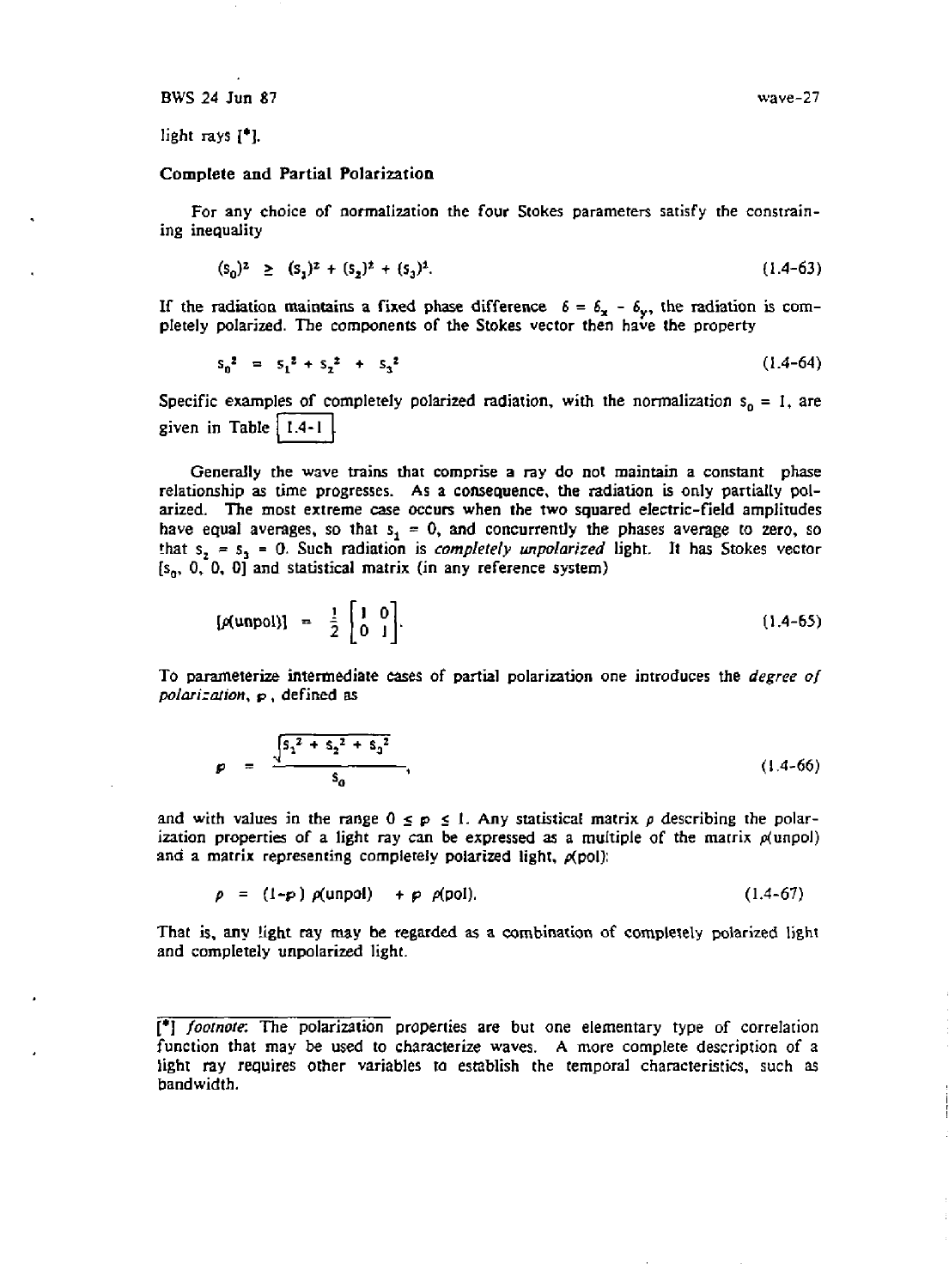We can see that, with the normalization  $s_0 = 1$ , the three remaining Stokes parameters  $s_1$ ,  $s_2$ , and  $s_3$  form Cartesian components of vector of length  $p$  in a threedimensional abstract space. For unpolarized light the vector has zero length, while for completely polarized light it has unit length. In this latter case, the three parameters  $s_1$ ,  $s_2$  and  $s_3$  define Cartesian coordinates of a point on the Poincare sphere. The angles  $\theta$  and  $\phi$  used above, in Eqn. (1.4-35), to locate a point on the Poincare sphere, provide an alternative parameterization of polarization, based on spherical coordinates rather than Cartesian coordinates.

## The Pauli Matrices

The Stokes parameters defined by Eqns. (1.4-57) and (1.4-60) can be expressed in two other forms, involving two-dimensional rather than three- or four-dimensional abstract spaces. Let us use the Cartesian representation and introduce the following four independent 2x2 Hermitian matrices

$$
[\sigma(0)] = \begin{bmatrix} 1 & 0 \\ 0 & 1 \end{bmatrix}, \qquad [\sigma(1)] = \begin{bmatrix} 1 & 0 \\ 0 & -1 \end{bmatrix},
$$

$$
[\sigma(2)] = \begin{bmatrix} 0 & 1 \\ 1 & 0 \end{bmatrix}, \qquad [\sigma(3)] = -\begin{bmatrix} 0 & -i \\ i & 0 \end{bmatrix}
$$
(1.4-68)

Using these matrices we can rewrite Eqn.  $(1.4-61)$  as

$$
\mathcal{F} \rho = \mathcal{F} \begin{bmatrix} \rho_{xx} & \rho_{xy} \\ \rho_{yx} & \rho_{yy} \end{bmatrix} = \frac{1}{2} \sum_{j} s_j \sigma(j). \qquad (1.4-69)
$$

The matrix  $\sigma(0)$  is the unit matrix. The triad of traceless  $2x2$  matrices  $\sigma(1)$ ,  $\sigma(2)$ , and  $-\sigma(3)$ , known as *Pauli matrices*, are conventionally denoted  $\sigma_{\mathbf{r}}, \sigma_{\mathbf{r}},$  and  $\sigma_{\mathbf{v}}$ . The minus sign with  $\sigma(3)$  occurs because we have followed the traditional definition of the Stokes parameter s<sub>a</sub> as the excess of negative helicity. Had we chosen s<sub>a</sub> to be excess positive helicity we could use the Pauli matrices as the basis matrices  $\sigma(n)$ . The matrices  $\sigma(n)$  have the property

$$
\sum_{ij} \sigma_{ij}(n)\sigma_{ji}(m) \equiv \mathcal{F} \land \text{mod} \quad \sigma(n)\sigma(m) \quad \text{)} = 2\delta(n,m) \tag{1.4-70}
$$

and so we can express the Stokes parameter  $s_i$  as a normalizing factor times the trace of the matrix product *pa(jy.* 

$$
s_j = \mathcal{F} \sum_{i \mathbf{k}} \rho_{i\mathbf{k}} \sigma_{\mathbf{k}i}(j) = \mathcal{F} \mathcal{F} \text{~raced (} \text{ } \text{pc}(j) ). \tag{1.4-71}
$$

Alternatively, we can introduce the Dirac notation

$$
|E(t) \rangle = E^{(+)}(t), \qquad \langle E(t) | \equiv (E^{(+)}(t))^\dagger \tag{1.4-72}
$$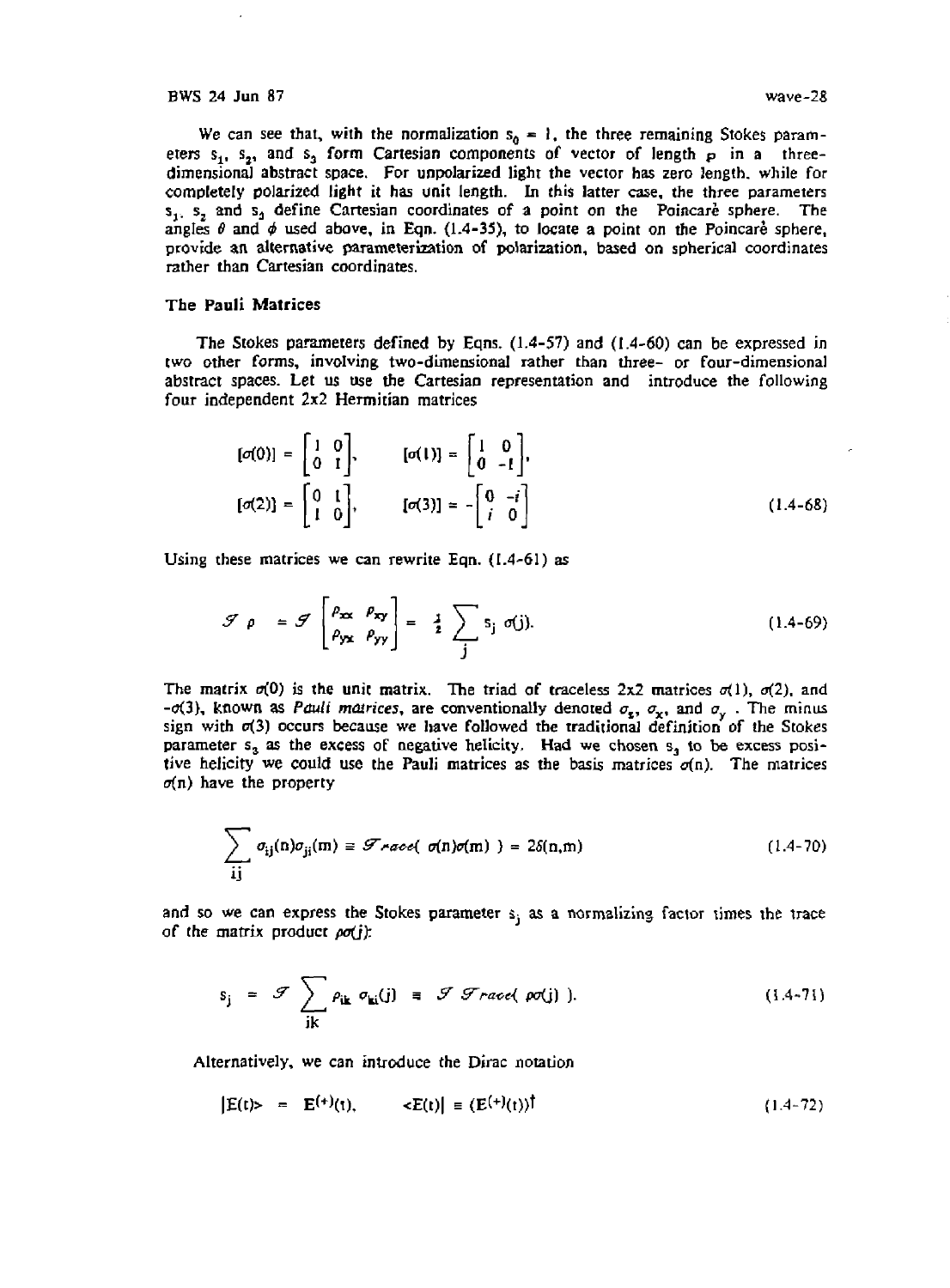for two-component vectors, and write the Stokes parameter  $s_i$  as the (normalized) time averaged scalar product of the row-vector  $\langle E(t) |$  with the column-vector  $\sigma(j)$ |E( $\rightarrow$ :

$$
s_{j} (E^{2}) = 2\mathcal{F} \{ \langle E(t) | \sigma(j) | E(t) \rangle \}
$$
  

$$
= 2\mathcal{F} \sum_{i,k} \{ E^{(-)}_{i}(t) \sigma_{ik}(j) E^{(+)}_{k}(t) \}
$$
 (1.4-73)

(Recall that *&* is the normalization factor for the Stokes parameters.)

#### Interference

Intensity, like wavelength and frequency, provides an important parameter with which to characterize radiation flowing along a ray. With the inclusion of polarization properties, the four Stokes parameters describe the elementary properties of a light ray. These parameters form the basis of traditional treatments of radiative transfer. Such theories deal with the geometric optics of independent light rays, and so they provide expressions for the change of the Stokes vector (or, more simply, the intensity) along a ray. Typically the theory takes the form

$$
\frac{d}{dz} s = M s \tag{1.4-74}
$$

where s is the four-component Stokes vector and M is a 4x4 matrix, the *Mueller matrix* (cf. O'Neill, 1963). Such descriptions of radiation flow permit attenuation and growth of intensity, as well as changes in polarization, but they omit reference to the phases that are needed to describe the superposi.ion of electric fields from separate rays. What is missing from the Stokes parameters is the possibility of interference between separate rays.

Electric fields, like vectors in general, obey a linear superposition principal: if  $E_1$ and  $E_2$  are permissible electric fields, then the combination  $a_1E_1 + a_2E_2$  is also a permissible field. (Permissible here means that each constituent field, as well as their superposition, obeys the Maxwell equations and boundary conditions that define elctrodynamics.) Radiation detectors, such as photoelectric devices, respond to intensity rather than to the field amplitudes. This fact, taken with the superposition property, leads to the interference effects that evidence wave properties of radiation. The simplest example occurs when the field at a detector is a superposition of fields E, and  $E_2$  (of intensities  $I_1$  and  $I_2$ ) that originate in the passage of a plane wave through two fixed slits. The intensity I at the detector depends not only upon the two intensity values  $I_1$  and  $I_2$  but also upon the relative phase of the two electric fields:

$$
I = \frac{c}{8\pi} \{ (E_1 + E_2)^2 \} = I_1 + I_2 + 2 \sqrt{I_1 I_2} \{ \cos(\xi_1 - \xi_2) \}
$$
 (1.4-72)

Here  $\xi_j = kz_j$  - $\omega t$  is the relevant phase of the jth wave. If the individual intensities are equal,  $I_1 = I_2$ , then the detected intensity I may range between zero (completely destructive interference) and  $4I_1$  (compleletly constructive interference). The observed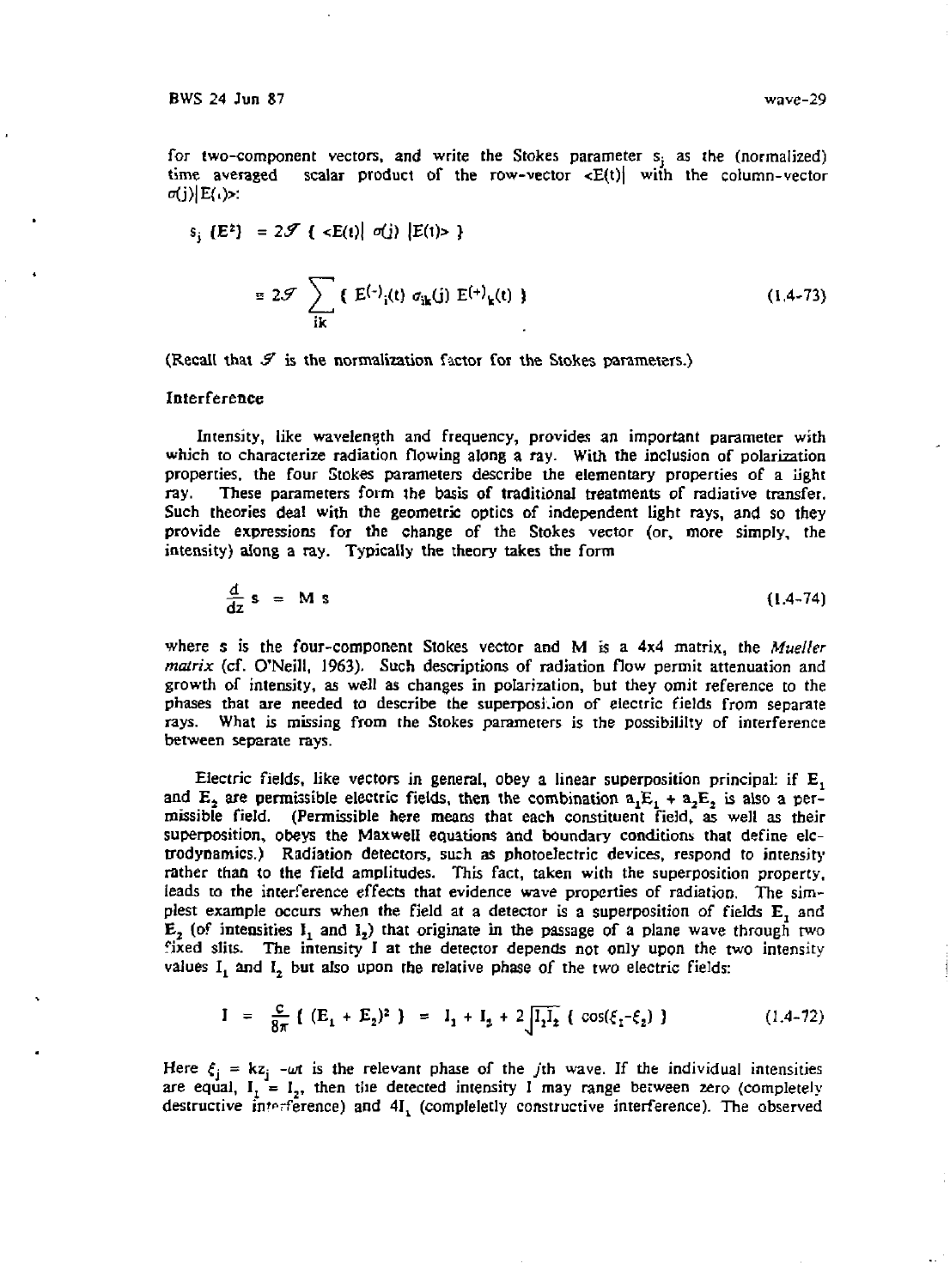value will depend upon the time average of the cosine of a phase difference. If the two slits produce independent fluctuations, as will occur when they are separate incandescent lamps, then the time average will be zero. If the light passing through the two slits maintains a fixed phase relationship, as wit] occur when the light originates in a common source or in two stable laser sources, then the time average will be nonzero for appropriate spatial locations, and the intensity distribution exhibits an interference pattern of bright and dark bands.

Interference patterns are manifestations of coherence between waves. In the tr *'.* itional two-slit optics demonstration, the coherence and the interference pattern are spatial. We shall be concerned with light arriving in time at a fixed position (an atom), so the coherence of interest is temporal. When the radiation is the result of random emission from uncorrelated atoms, as it is from incandescent vapors, the phases are incoherent and produce no temporal interference effects. Light from a laser originates with correlated emission from many atoms, amongst which there are well defined phases. Such ligh permits temporal coherence.

We conclude that a description of coherent excitation must deal with the electric field  $E(r,t)$  rather than with intensity, in order to retain the phase information that makes possible calculation of interference.

### Fields as **a Prototype of Quantum Mechanics**

The fields discussed above are purely classical entities, i.e. they are not subject to any constraints of quantum theory. The quantum of action *fi* that is the hallmark of quantum mechanics does not appear in the theory. The fields are wavelike entities, a consequence of their definition by a wave equation. They do not have the granularity *of* classical particles. That is, the fields are not localized in space or time, but fill finite volumes of space during an extended interval of time. This wavelike nature has the consequence that the basic macroscopic observable, the intensity, involves bilinear products of field amplitudes. More generally, the elementary observables are expressible by means of scalar products of abstract vectors. It is these vectors, rather than the observables, for which the basic electromagnetic theory provides equations - the wave equation for the fields. These properties may be regarded as the essence of elementary wave properties: linear equations of motion for fields whose bilinear products are observable.

Quantum theory endows particles with wavelike properties. The theory is, for this reason, often termed wave mechanics. The mathematics of these waves parallels the mathematics presented here for classical fields. In place of the electric field amplitude, particle wave mechanics introduces a probability amplitude. Both the Dirac notation and the Pauli matrices, as well as the statistical matrix, find wide application in quantum mechanics. They appear above as tools in describing purely classical phenomena, the intensity and polarization properties of a light ray passing through a fixed point in space.